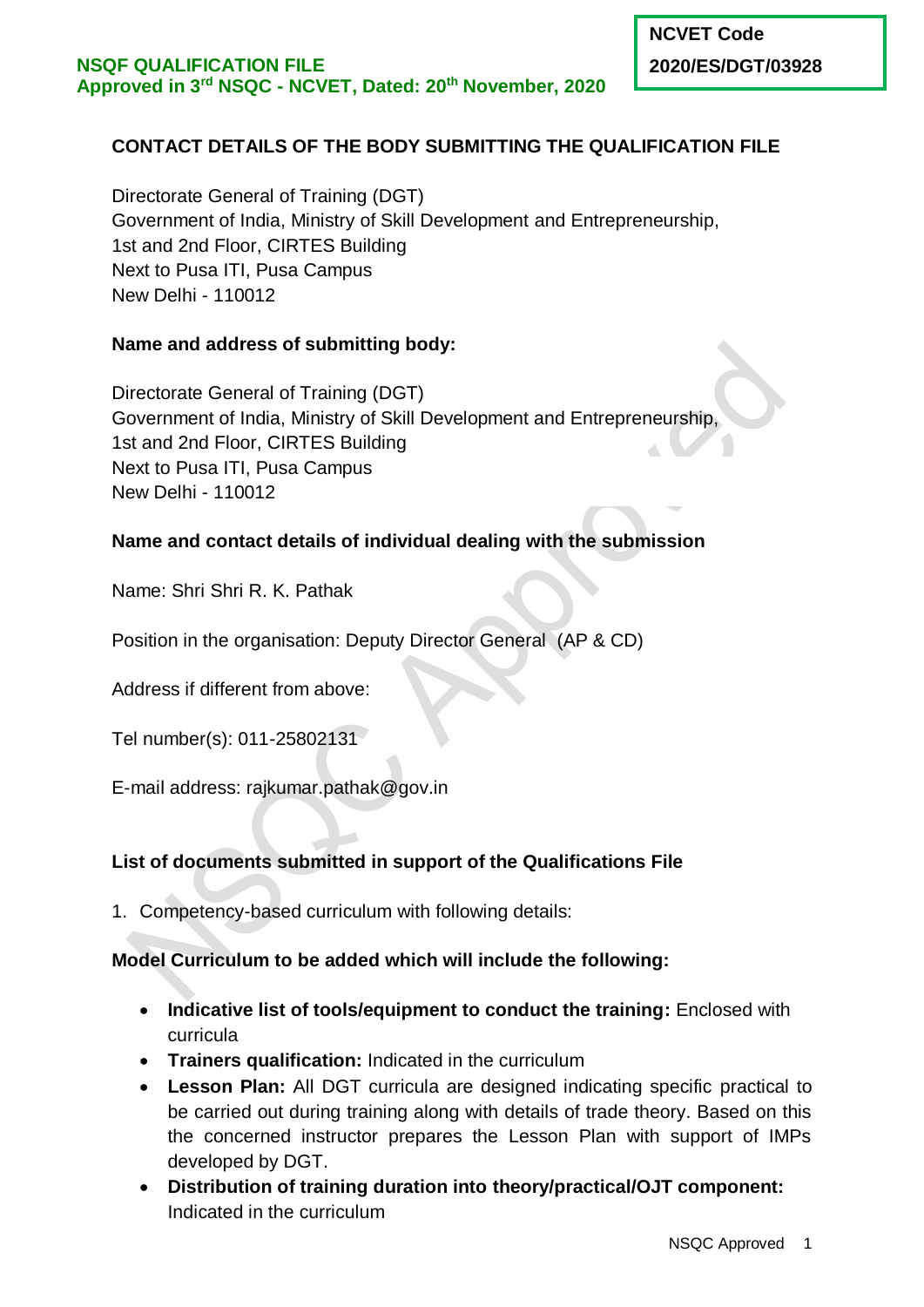# **SUMMARY**

| 1                       | <b>Qualification Title</b>          | <b>Wind Power Plant Technician (Electrical)</b>     |
|-------------------------|-------------------------------------|-----------------------------------------------------|
| $\boldsymbol{2}$        | <b>Qualification Code, if any</b>   | <b>DGT/3202</b>                                     |
| $\overline{\mathbf{3}}$ | <b>NCO code and occupation</b>      | Production<br>3131.9900<br>Power<br>Plant<br>$\sim$ |
|                         |                                     | Operators, Other                                    |
| 4                       | Nature and purpose of the           | Prepare skilled Technician to undertake the         |
|                         | qualification (Please specify       | job roles of Wind Power Plant Technician            |
|                         | whether qualification is short      | (Electrical) and will enable the trainee to get     |
|                         | term or long term)                  | familiar<br>works<br>related<br>with<br>to          |
|                         |                                     | repair/maintenance of Electrical Equipments         |
|                         |                                     | in industrial and domestic set up.                  |
|                         |                                     | It is a long term qualification.                    |
| 5                       | <b>Body/bodies which will award</b> | <b>Directorate General of Training(DGT)</b>         |
|                         | the qualification                   |                                                     |
| 6                       | <b>Body which will accredit</b>     | <b>Directorate General of Training(DGT)</b>         |
|                         | providers to offer courses          | accredits the Training                              |
|                         | leading to the qualification        | providers(BTCs/Establishments).                     |
| $\overline{7}$          | Whether                             | Yes.                                                |
|                         | accreditation/affiliation norms     | The accreditation/ affiliation norms are            |
|                         | are already in place or not, if     | available                                           |
|                         | applicable (if yes, attach a        | Vide                                                |
|                         | copy)                               | https://www.msde.gov.in/schemes-                    |
| 8                       | Occupation(s) to which the          | initiatives/apprenticeship-training/naps            |
|                         | qualification gives access          | Power Production Plant Operators, Other             |
| 9                       | Job description of the              | Install, commission, maintain, test and repair      |
|                         | occupation                          | electrical equipment and systems used in            |
|                         |                                     | Wind power plant.                                   |
| 10                      | <b>Licensing requirements</b>       | <b>NOT REQUIRED</b>                                 |
| 11                      | <b>Statutory and Regulatory</b>     | <b>NOT APPLICABLE</b>                               |
|                         | requirement of the relevant         |                                                     |
|                         | sector (documentary evidence        |                                                     |
|                         | to be provided)                     |                                                     |
| 12                      | Level of the qualification in the   | Level 4                                             |
|                         | <b>NSQF</b>                         |                                                     |
|                         |                                     |                                                     |
|                         |                                     |                                                     |
|                         |                                     |                                                     |
|                         |                                     |                                                     |
|                         |                                     |                                                     |
|                         |                                     |                                                     |
|                         |                                     |                                                     |
|                         |                                     |                                                     |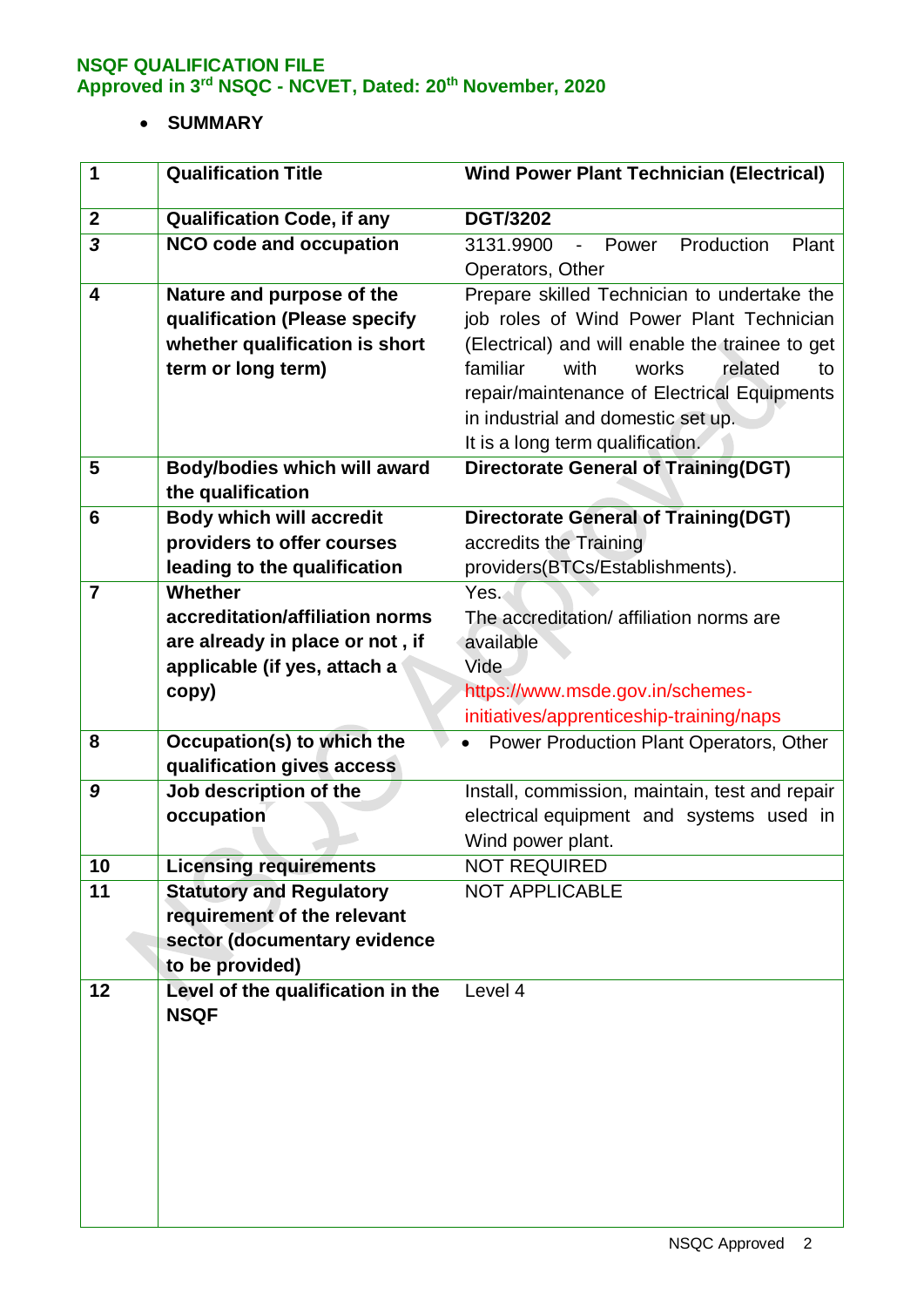| 13 | <b>Anticipated volume of</b><br>training/learning required to<br>complete the qualification | <b>Course Element</b>                                                                                                                                                                                 |                        | <b>Total</b><br><b>Notional</b><br><b>Training</b><br><b>Hours</b> |
|----|---------------------------------------------------------------------------------------------|-------------------------------------------------------------------------------------------------------------------------------------------------------------------------------------------------------|------------------------|--------------------------------------------------------------------|
|    |                                                                                             | <b>Basic Training</b>                                                                                                                                                                                 |                        | 500                                                                |
|    |                                                                                             | On-Job Training:-12 months:                                                                                                                                                                           |                        | 2080                                                               |
|    |                                                                                             | <b>Total Hours</b>                                                                                                                                                                                    |                        | 2580                                                               |
| 14 | Indicative list of training tools<br>required to deliver this<br>qualification              | As per Annexure - I of curriculum                                                                                                                                                                     |                        |                                                                    |
| 15 | <b>Entry requirements and/or</b><br>recommendations and<br>minimum age                      | Passed 10 <sup>th</sup> Class examination with science<br>and mathematics or its equivalent                                                                                                           |                        |                                                                    |
| 16 | <b>Progression from the</b><br>qualification (Please show                                   | An Individual can proceed for:<br>Professional                                                                                                                                                        |                        | Academic                                                           |
|    | <b>Professional and academic</b><br>progression)                                            | Technician<br>Sr. Technician<br>Supervisor<br>Manager<br>Entrepreneur                                                                                                                                 | <b>CITS</b><br>Diploma | Degree                                                             |
| 17 |                                                                                             |                                                                                                                                                                                                       |                        | PG                                                                 |
|    | <b>Arrangements for the</b><br><b>Recognition of Prior learning</b><br>(RPL)                | Basic Training - 3 Months Rebate is<br>allowed<br>to<br>any<br>Wireman, Electronic Mechanic, Technician<br><b>Power Electronics and Mechanic Consumer</b><br>Electronic Appliances trade CTS passout. | of<br>one              | Electrician,                                                       |
| 18 | <b>International comparability</b><br>where known (research<br>evidence to be provided)     | <b>NOT KNOWN</b>                                                                                                                                                                                      |                        |                                                                    |
| 19 | Date of planned review of the<br>qualification.                                             | 5 Yrs from the date of approval                                                                                                                                                                       |                        |                                                                    |
|    |                                                                                             |                                                                                                                                                                                                       |                        |                                                                    |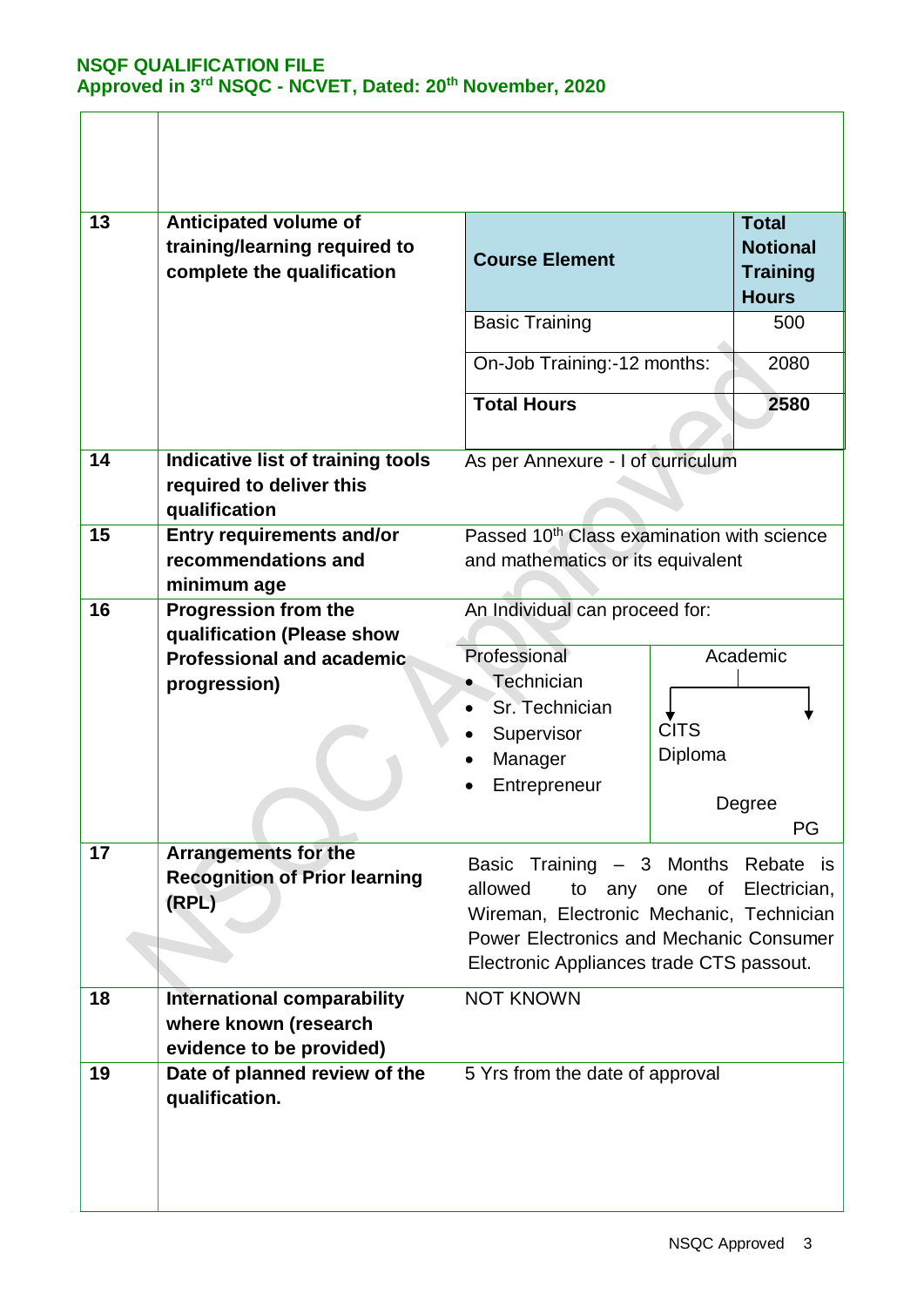| 20               | Formal structure of the qualification<br><b>Mandatory components</b>                                                        |                                           |                |
|------------------|-----------------------------------------------------------------------------------------------------------------------------|-------------------------------------------|----------------|
| SI <sub>No</sub> | Title of component and identification<br>code/NOSs/Specific Learning outcomes                                               | <b>Estimated size</b><br>(learning hours) | Level          |
|                  | $OJT - I$                                                                                                                   |                                           |                |
| 1                | safety procedures for electrical<br>Follow<br>installations by selection of proper tools &<br>measuring instruments.        | 160                                       | 3              |
| $\overline{2}$   | Assemble, install and test wiring system &<br>carry out soldering and crimping.                                             | 170                                       | 4              |
| 3                | Construct and test various characteristics of<br>electrical and magnetic circuits.                                          | 160                                       | $\overline{4}$ |
| 4                | Perform basic Electric energy calculations<br>understand<br>transmission<br>and<br>and<br>distribution of electrical power. | 160                                       | 4              |
| 5                | Test & Calibrate on transformers, protective<br>relays and sequence relays.                                                 | 150                                       | $\overline{4}$ |
| $6 \,$           | Measure Earth Resistance,<br>Insulation<br>resistance & Perform Earthing with Surge<br>arrestors, lightning arrestors.      | 150                                       | 4              |
| $\overline{7}$   | Test a commercial wiring installation by<br>using Megger & join power cable.                                                | 170                                       | $\overline{4}$ |
| 8                | Identify<br>Generator Terminal , Practice<br>connections of Generator                                                       | 130                                       | $\overline{4}$ |
| 9                | Trouble shoot wind power plant circuits                                                                                     | 130                                       | $\overline{4}$ |
| 10               | Power factor & Power in star -<br>Measure<br>delta connected systems                                                        | 130                                       | 4              |
| 11               | Evaluate windiness of a place using an<br>anemometer & prepare a report on site<br>suitability for windmill.                | 150                                       | 4              |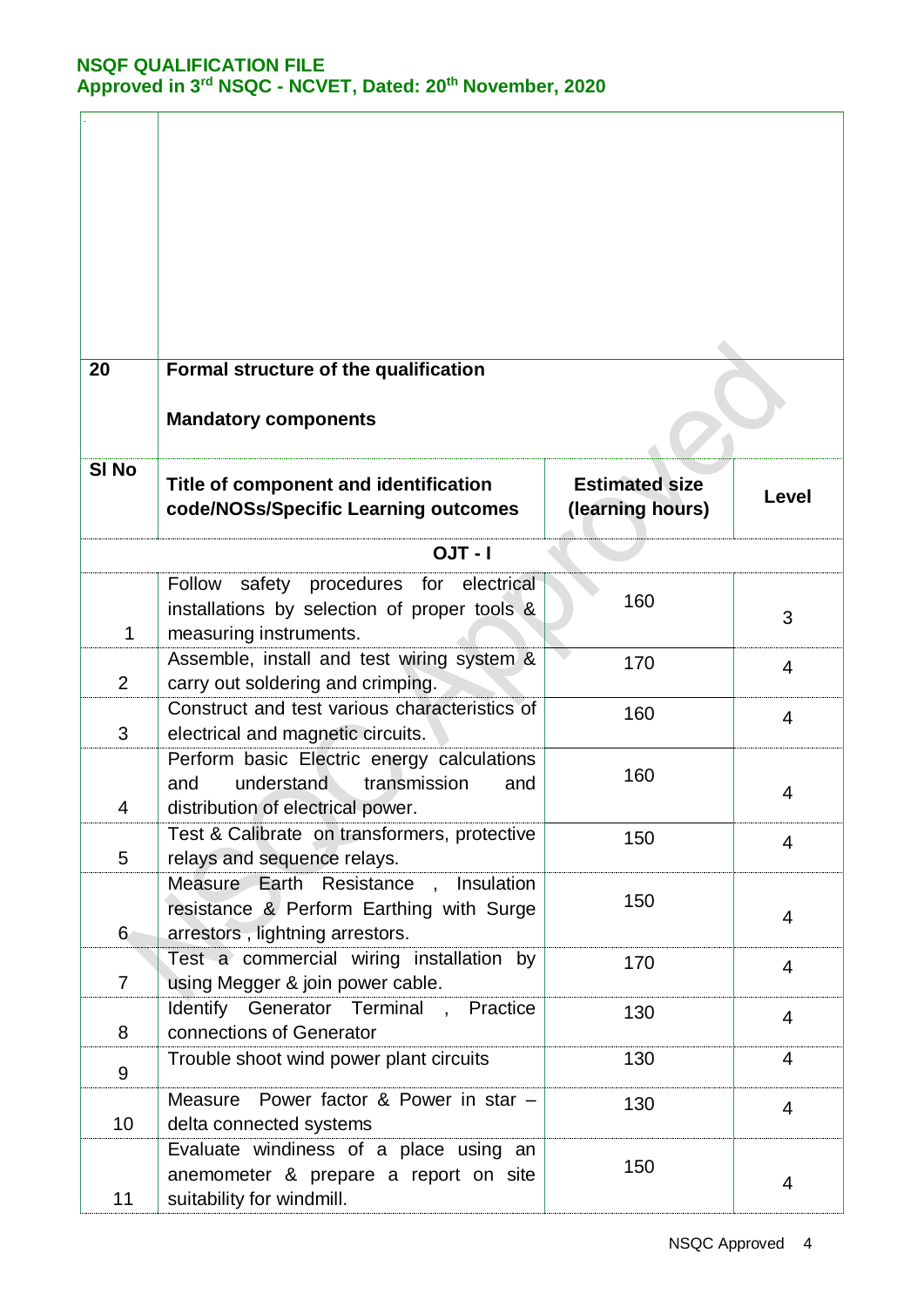| 12 | Install, operate & maintenance of grid<br>connections.                                                 | 130  | 4 |
|----|--------------------------------------------------------------------------------------------------------|------|---|
| 13 | Prepare a report on wind mill energy<br>conversion system through sufficient audio<br>visual sessions. | 140  | 4 |
| 14 | Test model windmill with a blower and<br>record the observations.                                      | 150  |   |
|    | Total (OJT - I)                                                                                        | 2080 | 4 |
|    | Total (BT - I)                                                                                         | 500  | 4 |
|    | <b>Total</b>                                                                                           | 2580 | 4 |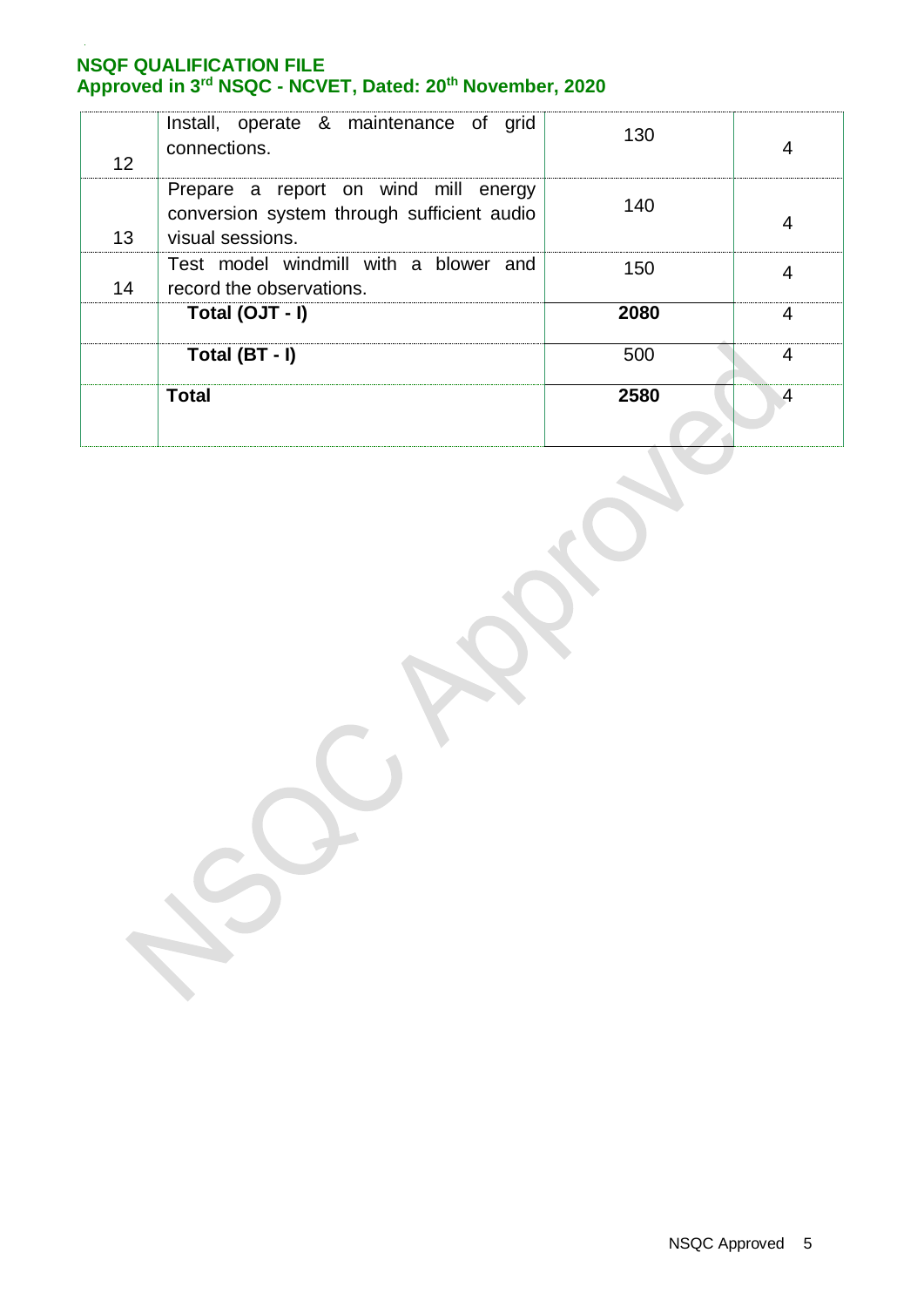# **SECTION 1 ASSESSMENT**

| 21 | <b>Body/Bodies which will carry out assessment:</b>                                                                                                                                                                                                                                                                                                                                                                                                                                                                                                                                                                                                                                                                                                                                                                                                                                                                                                                                                                                                                                                                                                                                                                                                                                                                                                                                                                                                                                                                                                                                                                                                                                                                                                                                                                                                                                                                                                                      |
|----|--------------------------------------------------------------------------------------------------------------------------------------------------------------------------------------------------------------------------------------------------------------------------------------------------------------------------------------------------------------------------------------------------------------------------------------------------------------------------------------------------------------------------------------------------------------------------------------------------------------------------------------------------------------------------------------------------------------------------------------------------------------------------------------------------------------------------------------------------------------------------------------------------------------------------------------------------------------------------------------------------------------------------------------------------------------------------------------------------------------------------------------------------------------------------------------------------------------------------------------------------------------------------------------------------------------------------------------------------------------------------------------------------------------------------------------------------------------------------------------------------------------------------------------------------------------------------------------------------------------------------------------------------------------------------------------------------------------------------------------------------------------------------------------------------------------------------------------------------------------------------------------------------------------------------------------------------------------------------|
|    | <b>Controller of Examinations, DGT</b>                                                                                                                                                                                                                                                                                                                                                                                                                                                                                                                                                                                                                                                                                                                                                                                                                                                                                                                                                                                                                                                                                                                                                                                                                                                                                                                                                                                                                                                                                                                                                                                                                                                                                                                                                                                                                                                                                                                                   |
| 22 | How will RPL assessment be managed and who will carry it out?<br>Only rebate in duration (three months) allowed for ITI pass-outs in relevant<br>trade.                                                                                                                                                                                                                                                                                                                                                                                                                                                                                                                                                                                                                                                                                                                                                                                                                                                                                                                                                                                                                                                                                                                                                                                                                                                                                                                                                                                                                                                                                                                                                                                                                                                                                                                                                                                                                  |
|    |                                                                                                                                                                                                                                                                                                                                                                                                                                                                                                                                                                                                                                                                                                                                                                                                                                                                                                                                                                                                                                                                                                                                                                                                                                                                                                                                                                                                                                                                                                                                                                                                                                                                                                                                                                                                                                                                                                                                                                          |
| 23 | Describe the overall assessment strategy and specific arrangements<br>which have been put in place to ensure that assessment is always valid,<br>reliable and fair and show that these are in line with the requirements of<br>the NSQF.<br>(1) Assessment process:<br>The assessment for the year-based qualification is carried out by conducting<br>and<br>summative<br>The<br>formative<br>formative<br>assessments<br>assessment.<br>assessments for theory subjects and practical are conducted by the concerned<br>instructors for evaluating the knowledge and skill acquired by trainees and the<br>behavioural transformation of the trainees. This formative assessment is<br>primarily carried out by collecting evidence of competence gained by the<br>trainees by evaluating them at work based on assessment criteria, asking<br>questions and initiating formative discussions to assess understanding and by<br>evaluating records and reports and sessional marks are awarded to them.<br>Examination is conducted in Trade theory, Workshop Calculation & Science,<br>Engineering Drawing and Employability Skills along with practical examinations.<br>The question papers for the theory Examinations contain objective type<br>Trade practical examinations<br>questions.<br>conducted<br>are<br>the<br>by<br>Establishment/local board constituted as per guidelines issued by DGT from<br>time to time. However, the question papers for the Trade practical & Engg.<br>Drawing are prepared by Establishments/State Apprenticeship Advisor.<br>The marking pattern and distribution of marks for the qualification are as per<br>DGT approved structure issued from time to time.<br>(2) Minimum pass marks:<br>The minimum pass percentage is 40% for each Theory Examination and 60%<br>marks for each Trade practical Examination<br>(3) Testing and certifications for the course:<br>Online examination conducted for all theory papers. |
|    | A panel of expert paper setters, who are graduates in the concerned field with<br>minimum 5-7 years experience, is prepared for setting question papers for the<br>Trade. The panel is vetted by the DGT.                                                                                                                                                                                                                                                                                                                                                                                                                                                                                                                                                                                                                                                                                                                                                                                                                                                                                                                                                                                                                                                                                                                                                                                                                                                                                                                                                                                                                                                                                                                                                                                                                                                                                                                                                                |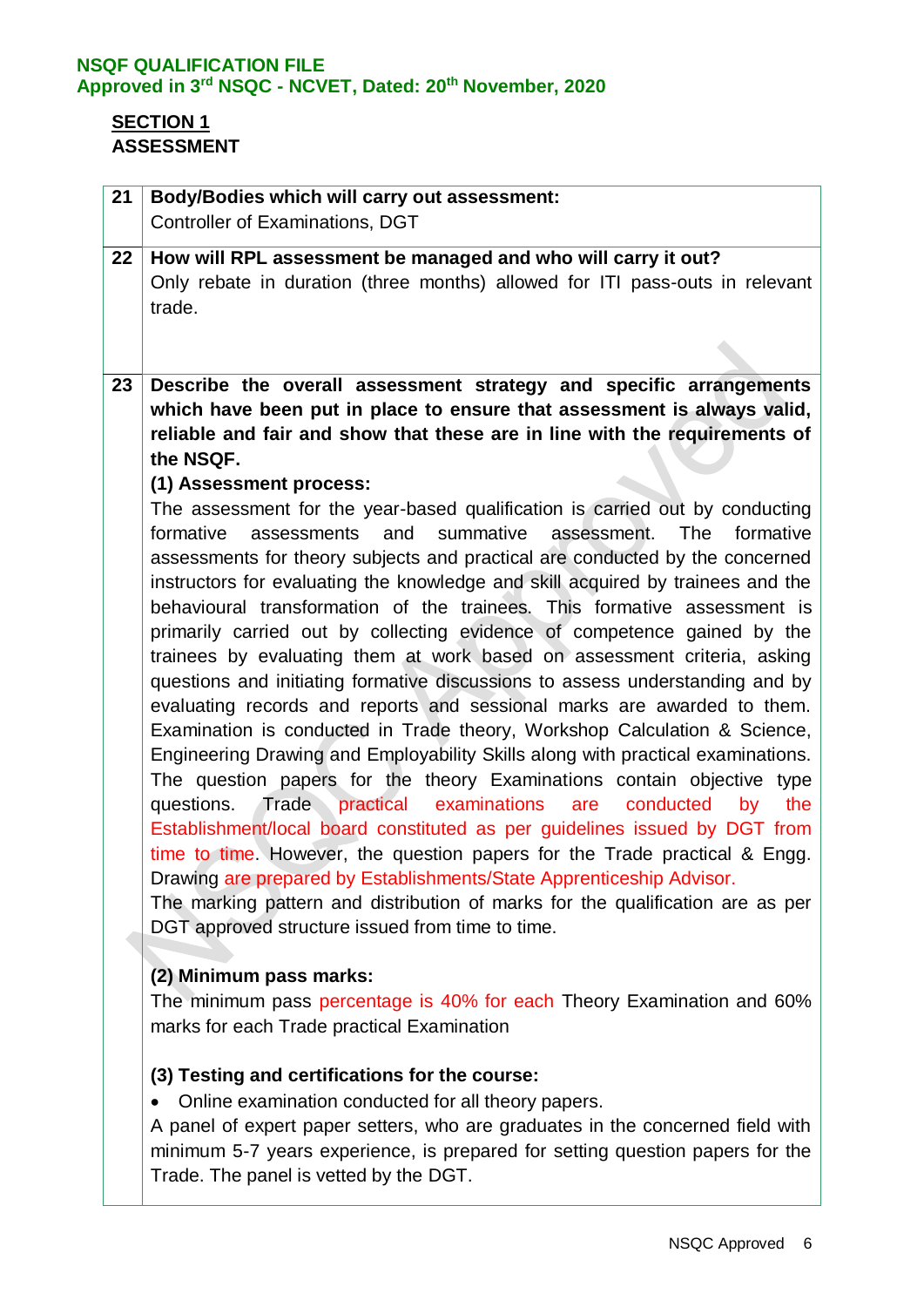- Paper setters are appointed from the panel after the approval of the competent authority for setting the question paper.
- The question papers are then moderated by the Board of Moderation to see if the paper is set as per the requirement and syllabus.
- An Examination Board consisting of representatives of industry/Employer are set up to supervise and monitor the conduct of Examinations at every Centre.
- Practical & Engg. Drawing Examinations are carried out with invigilators/examiners with the overall supervision of the Examination Board.
- Examiners called for evaluation of practical should have minimum technical qualification of a Diploma in the respective engineering field. However, when diploma holders not available, the qualification is suitably relaxed.
- Examiners for practical Examinations are appointed preferably from Polytechnics/ Engineering colleges/ expert from establishment/ Government Departments or from retired qualified personnel possessing requisite qualifications and sufficient experience in the trade/discipline.

 $\sim$  U

### **Testing centre**

 $\overline{\mathcal{L}}$ 

Testing centres for theory exam are allocated by Agencies as per registration made by apprentices in apprenticeship portal and other related criteria i.e. uploading of sessional marks in apprenticeship portal. Flying squads are constituted to check malpractices during the conduct of Online Examinations. Establishment are responsible for conducting Trade practical exam and Engg. Drawing in the Establishment by constituting Local board of examiners in consultation with the Regional Directorate for Skill Development & Entrepreneur (RDSDE)/State Apprenticeship Advisor (SAA). The question papers for trade practical & Engg. Drawing will be prepared by Establishment/ State Apprenticeship Advisor (SAA) in as per DGT guidelines. The local Board of examiners will consist of the following:

 $\triangleright$  Suitable Experts from various industries/Institutions depending on the trades in which Test will be conducted at the Centre.

Local board of examiners for practical examination will be constituted in respect of every centre by the Regional Directorate for Skill Development & Entrepreneur (RDSDE) in consultation for conducting and evaluating the Trade test on the spot. The local Board of examiners will consist of the following:-

- $\triangleright$  Chairman appointed by the employer in whose establishment Trade Testing Centre is located
- $\triangleright$  Suitable Experts from various industries/Institutions depending on the trades in which Test will be conducted at the Centre.
- Flying squads are constituted to check malpractices during the conduct of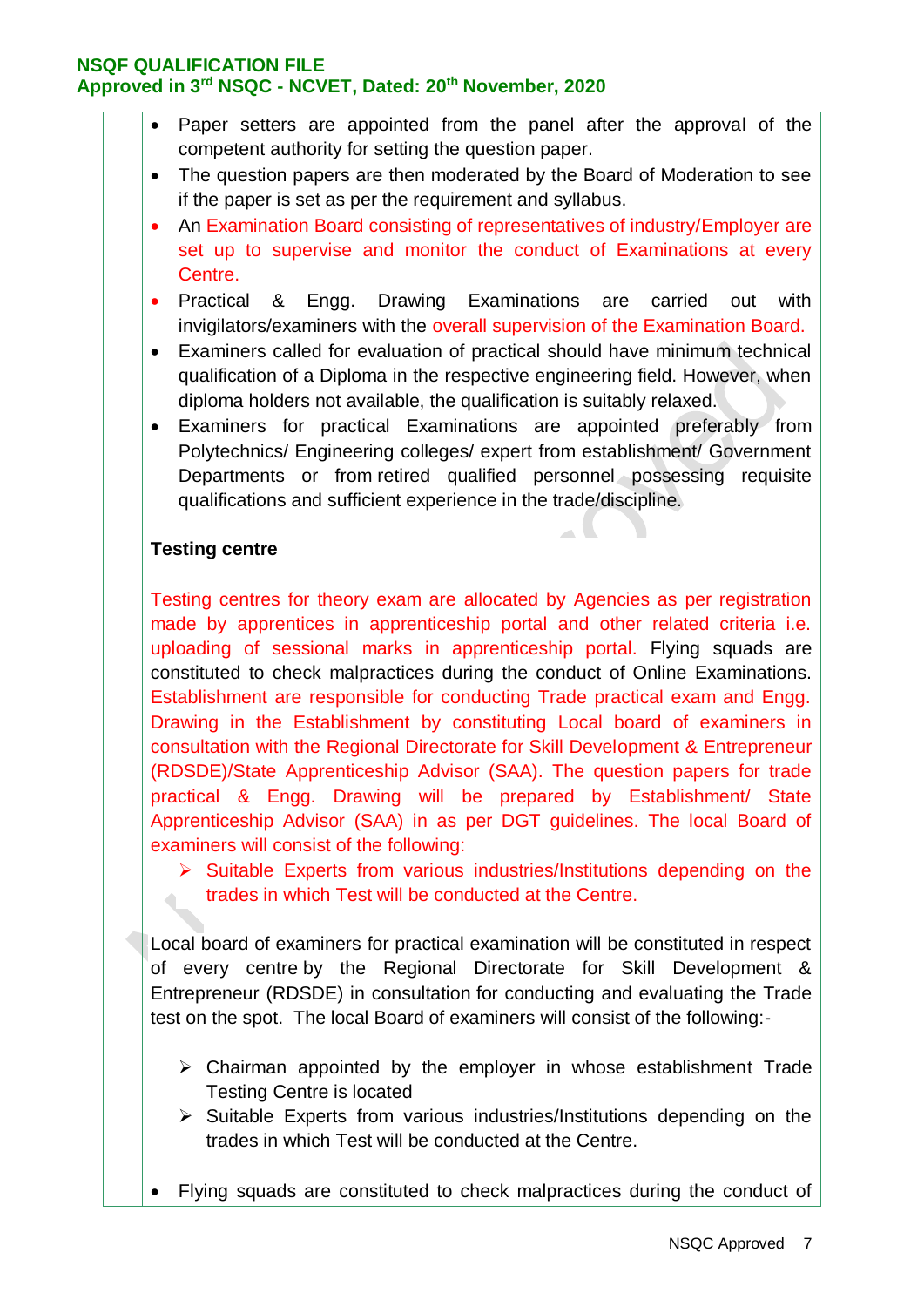Examinations.

- Evaluation of every practical examination is carried out by the concerned examiner (from industry/ polytechnics) with the overall supervision of the Examination Board in a free and fair manner as per the assessment criteria.
- The marks uploaded by the Establishments for trade practical, Engg. Drawing & Agencies for online theory exam in Apprenticeship portal for declaring the results through apprenticeship portal.
- The successful trainees are awarded National Apprenticeship Certificates.

#### **Overall assessment strategy:**

Assessment of the qualification evaluates trainees to show that they can integrate knowledge, skills and values for carrying out relevant tasks as per the defined assessable outcomes and assessment criteria. The trainees may choose the preferred language for assessment. The underlying principle of assessment is fairness and transparency. While assessing the trainee, assessor is directed to assess as per the defined assessment criteria against the assessable outcomes. The evidence of the competence acquired by the trainees can be obtained by conducting theory and practical examinations, observing the trainees at work, asking questions and initiating formative discussions to assess understanding and evaluating records and reports. The ultimate objective of the assessment is to assess the candidates as per the defined assessment criteria for the assessable/ learning outcomes.

#### **Specific Arrangements for assessment:**

- Assessment is outcome-based.
- There are formative and summative assessments in Theory and Practical.
- Assessment is carried out in Trade theory, Trade Practical, Workshop Calculation and Science, Engineering Drawing and Employability Skills.
- While Trade Theory and Trade Practical are used for assessing Traderelated jobs, Workshop Calculation and Science is used to test trainee's numerical skills, Drawing is used to test the ability of the trainee to draw and read sketches and Employability skills is used to test the communication and language skills of the trainee.
	- In addition to demonstration of theory and practical knowledge, trainees get a chance to present total personality.

#### **Quality assurance activities:**

- Question papers for practical & Engg. Drawing are set by local board.
- Evaluation of Theory Examinations is done online.

• Trade Practical is examined by Examiner appointed by Establishment (as explained above).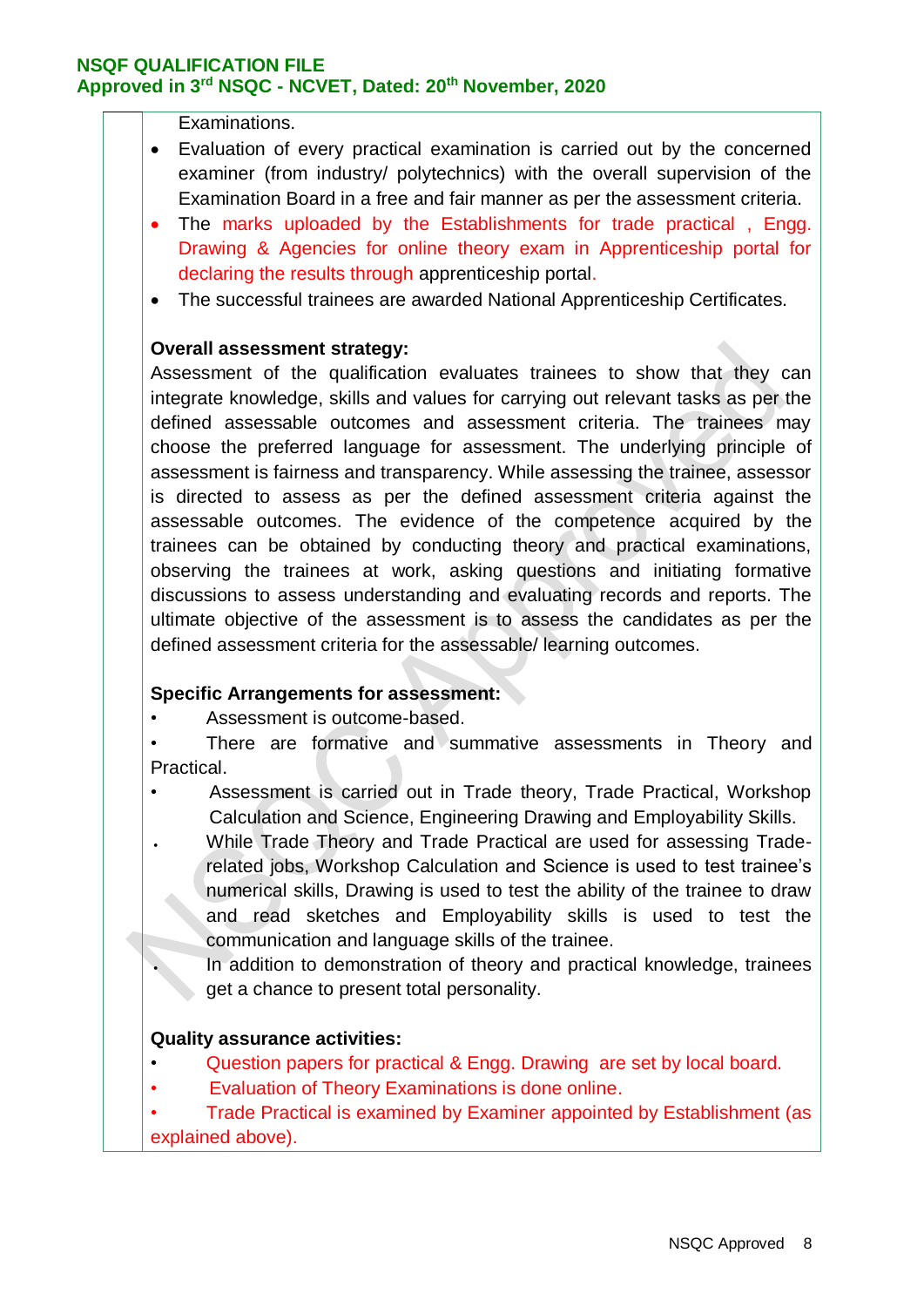#### **24. Assessment Evidences**

# **Title of Component:** Wind Power Plant Technician (Electrical)

## **Means of assessment**

| Assessment will be evidence based comprising the following: |  |  |  |
|-------------------------------------------------------------|--|--|--|
|                                                             |  |  |  |

| <b>Serial</b>  | <b>Terminal Competency</b>                      | Maximum Weightage (%) |
|----------------|-------------------------------------------------|-----------------------|
| No.            |                                                 |                       |
| 1              | Safety consciousness                            | 15                    |
| $\overline{2}$ | Workplace hygiene                               | 5                     |
| 3              | Attendance/ Punctuality                         | 10                    |
| $\overline{4}$ | Ability to follow Manuals/ Written instructions | 5                     |
| 5              | <b>Application of Knowledge</b>                 | 10                    |
| 6              | Skills to handle tools & equipment              | 10                    |
| $\overline{7}$ | Economical use of materials                     | 5                     |
| 8              | Speed in doing work                             | 10                    |
| 9              | Quality in workmanship                          | 15                    |
| 10             | <b>VIVA</b>                                     | 15                    |
|                | Total Maximum Weightage (%)                     | 100                   |

**CONTRACTOR**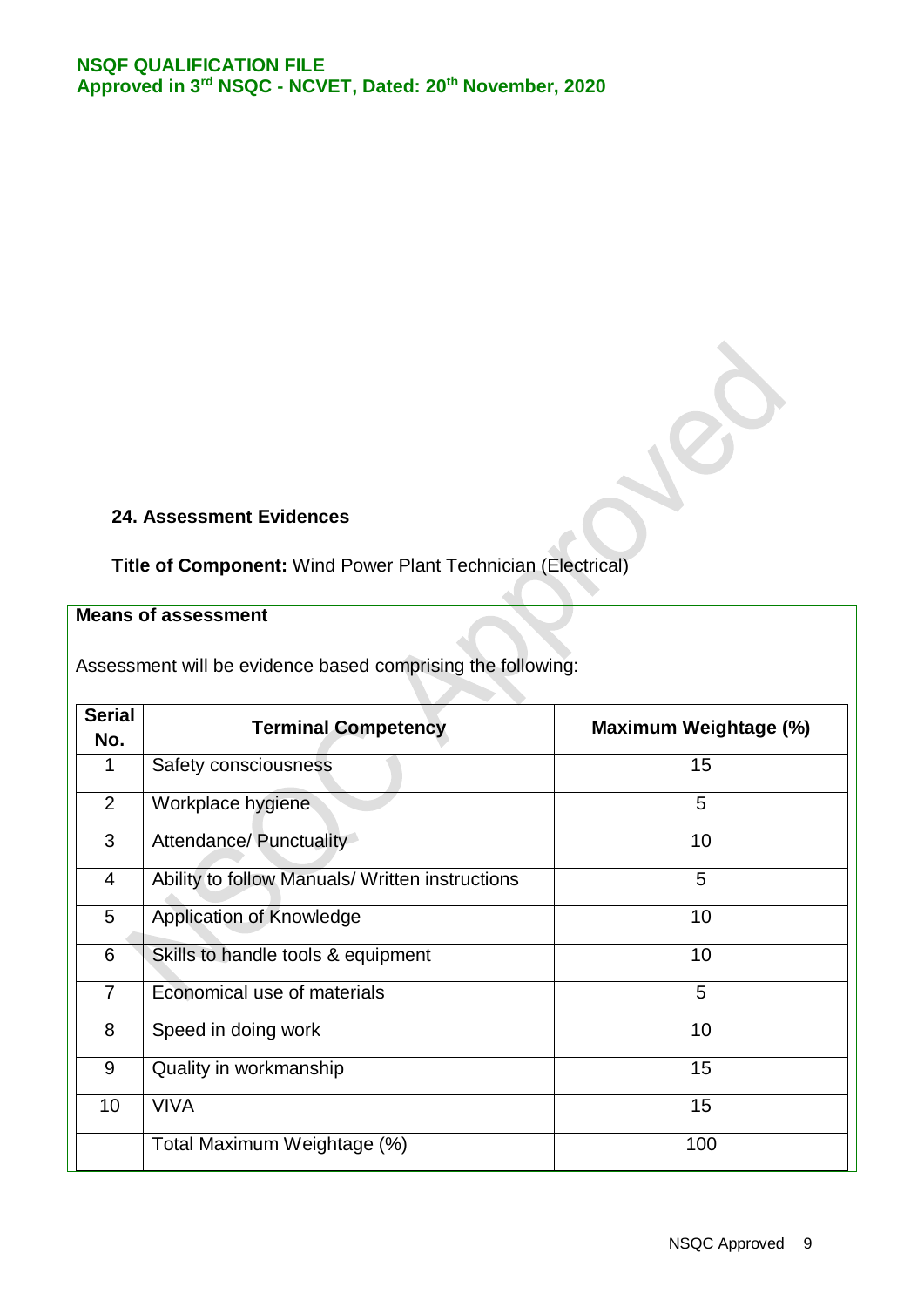## **Pass/Fail**

The minimum pass percentage is 40% for each Theory Examination and 60% marks for each Trade practical Examination.

# **SPECIFIC LEARNING/ ASSESSABLE OUTCOME:**

| <b>SPECIFIC LEARNING OUTCOME</b>                                                                                                                                                                                |                                                                                                                                                                                                                                              |  |  |  |
|-----------------------------------------------------------------------------------------------------------------------------------------------------------------------------------------------------------------|----------------------------------------------------------------------------------------------------------------------------------------------------------------------------------------------------------------------------------------------|--|--|--|
| <b>LEARNING OUTCOMES</b>                                                                                                                                                                                        | <b>ASSESSMENT CRITERIA</b>                                                                                                                                                                                                                   |  |  |  |
| <b>Total: 15 months</b>                                                                                                                                                                                         | Assessment Criteria for each specific                                                                                                                                                                                                        |  |  |  |
| $Block - I$<br>1. Follow safety procedures for electrical<br>installations by selection of proper<br>tools & measuring instruments.<br>2. Assemble, install and test wiring<br>system & carry out soldering and | learning outcome mentioned under<br>1 <sup>st</sup> 3 months ensures the trainee<br>achieves well developed skill with<br>clear choice of procedure in familiar<br>context.<br>Assessment criteria should broadly<br>cover the aspect of $-$ |  |  |  |
| crimping.<br>3. Construct and<br>various<br>test<br>characteristics of electrical<br>and<br>magnetic circuits.                                                                                                  | <b>Planning</b> (Identify, ascertain,<br>estimate etc.); Execution (perform,<br>illustration, demonstration etc. by<br>$applying -$                                                                                                          |  |  |  |
| 4. Perform basic<br>Electric<br>energy<br>understand<br>calculations<br>and<br>transmission and<br>distribution<br>⊟ ∩f<br>electrical power.                                                                    | 1) a range of cognitive and practical<br>skills required to accomplish tasks<br>and solve problems by selecting and<br>applying basic methods, tools,                                                                                        |  |  |  |
| 5. Test & Calibrate on transformers,<br>protective relays and sequence relays.<br>6. Measure Earth Resistance, Insulation<br>resistance & Perform Earthing with                                                 | materials and information<br>2) Knowledge of facts, principles,<br>processes, and general concepts, in                                                                                                                                       |  |  |  |

BUSIC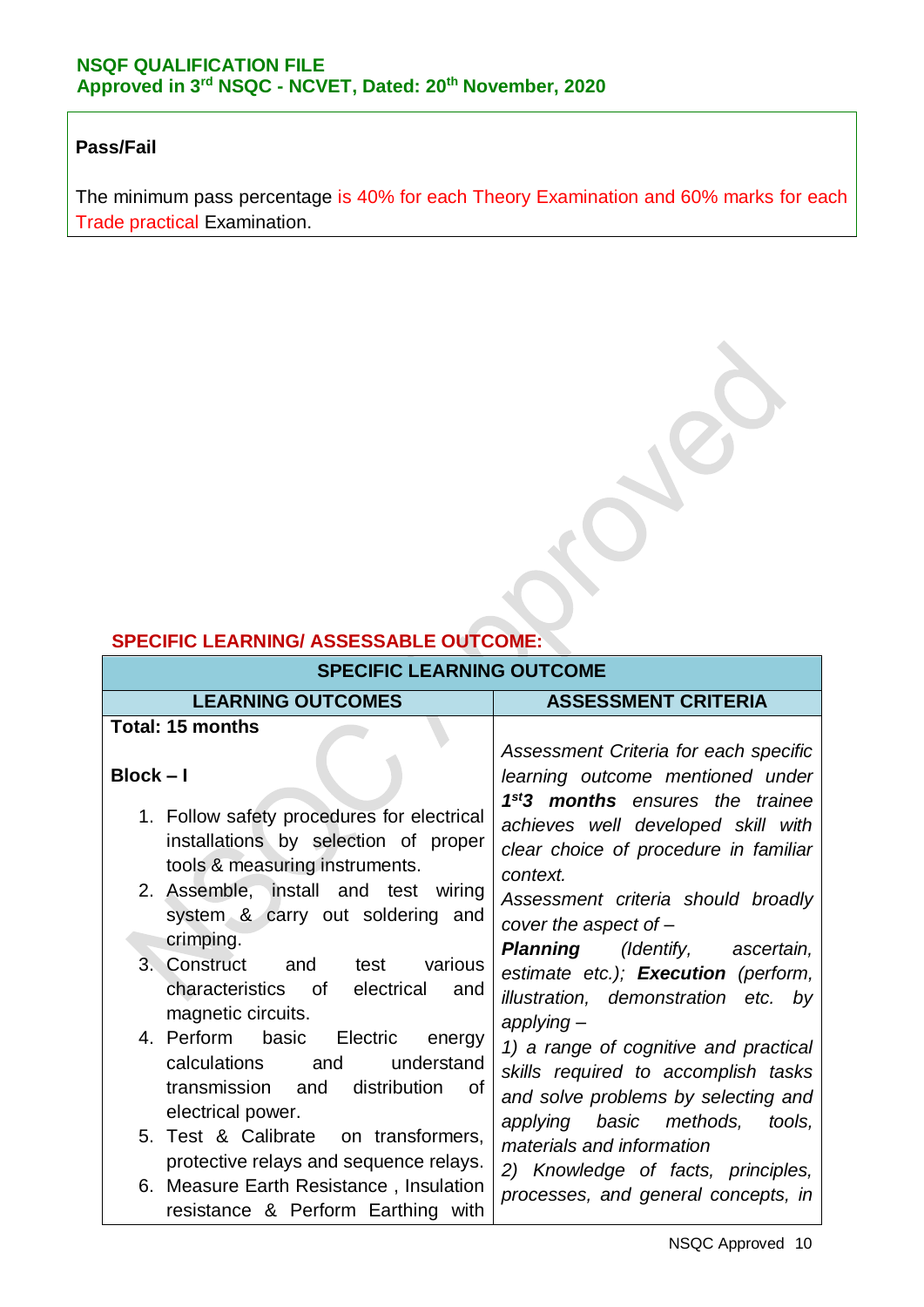| Surge arrestors, lightning arrestors.     | the field of work or study 3) Desired  |
|-------------------------------------------|----------------------------------------|
| 7. Test a commercial wiring installation  | Mathematical Skills and some skill of  |
| by using Megger & join power cable.       | collecting and organizing information, |
| 8. Identify Generator Terminal, Practice  | communication) and                     |
| connections of Generator                  | <b>Checking / Testing to</b><br>ensure |
| 9. Trouble shoot wind power<br>plant      | functionality during the assessment of |
| <b>circuits</b>                           | each outcome.                          |
| 10. Measure Power factor & Power in       | The assessments parameters also        |
| star - delta connected systems            | ascertain that the candidate<br>is     |
| 11. Evaluate windiness of a place using   | responsible for own work<br>and        |
| an anemometer & prepare a report on       | learning and some responsibility for   |
| site suitability for windmill.            | other's work and learning.             |
| 12. Prepare a report on wind mill energy  |                                        |
| conversion system through sufficient      |                                        |
| audio visual sessions.                    |                                        |
| 13. Test model windmill with a blower and |                                        |

# **GENERIC LEARNING/ ASSESSABLE OUTCOME:**

record the observations.

|                                                                                   |     | <b>GENERIC LEARNING OUTCOME</b>                                                                                                                                                          |
|-----------------------------------------------------------------------------------|-----|------------------------------------------------------------------------------------------------------------------------------------------------------------------------------------------|
| <b>LEARNING OUTCOMES</b>                                                          |     | <b>ASSESSMENT CRITERIA</b>                                                                                                                                                               |
| 1. Recognize & comply safe<br>working<br>practices,<br>environment regulation and | 1.1 | Follow and maintain procedures to achieve a safe<br>working environment in line with occupational<br>health and safety regulations and requirements.                                     |
| housekeeping.                                                                     | 1.2 | Recognize and report all unsafe situations<br>according to site policy.                                                                                                                  |
|                                                                                   | 1.3 | Identify and take necessary precautions on fire<br>and safety hazards and report according to site<br>policy and procedures.                                                             |
|                                                                                   | 1.4 | Identify, handle and store / dispose<br>off<br>dangerous/unsalvageable goods and substances<br>according to site policy and procedures following<br>safety regulations and requirements. |
|                                                                                   | 1.5 | Identify and observe site policies and procedures in<br>regard to illness or accident.                                                                                                   |
|                                                                                   | 1.6 | Identify safety alarms accurately.                                                                                                                                                       |
|                                                                                   | 1.7 | Report supervisor/ Competent of authority in the<br>event of accident or sickness of any staff and record<br>accident details correctly according<br>site<br>to                          |

 $\rightarrow$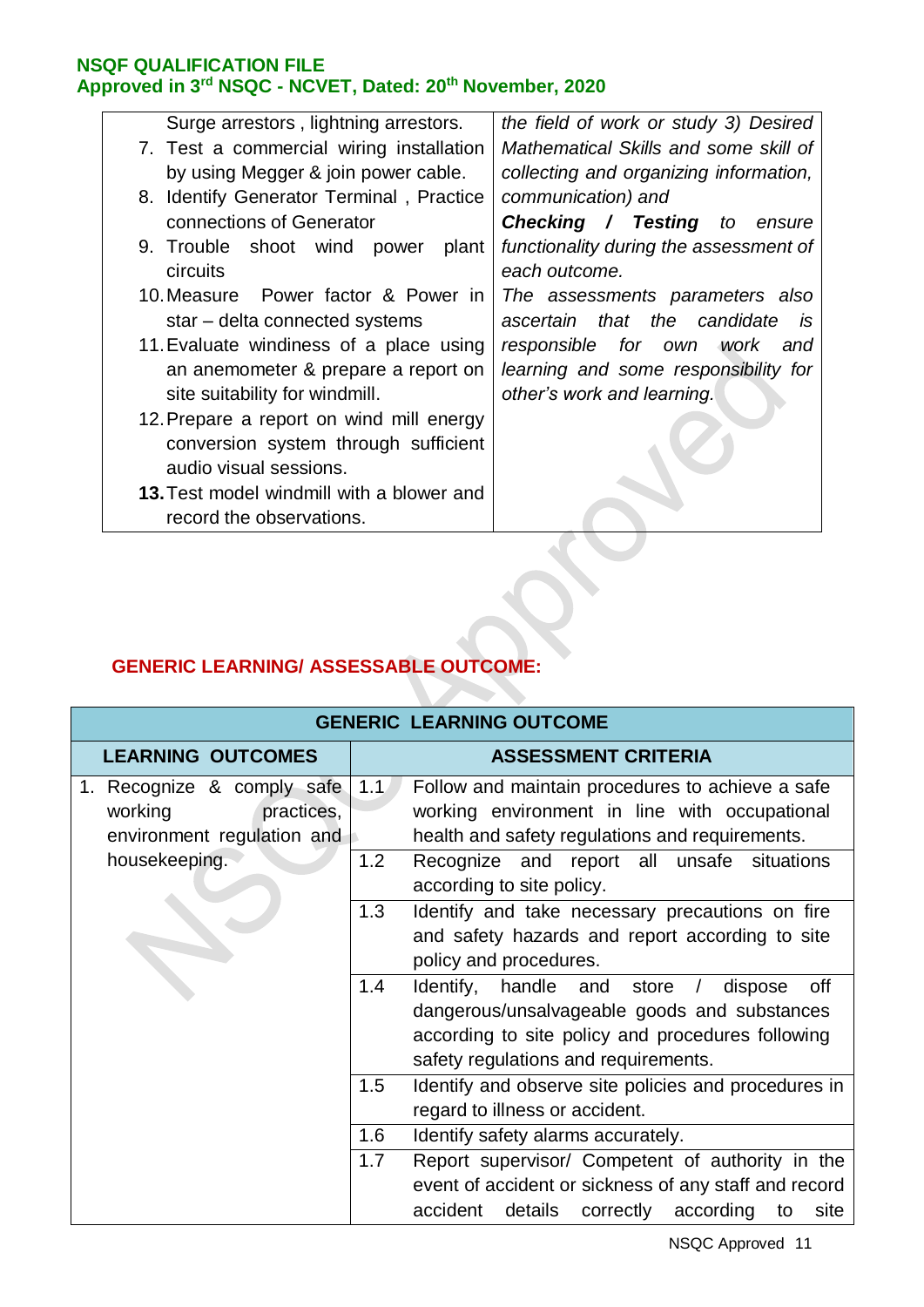|                                                                                    | accident/injury procedures.                                                    |
|------------------------------------------------------------------------------------|--------------------------------------------------------------------------------|
|                                                                                    | 1.8<br>Identify and observe site evacuation procedures                         |
|                                                                                    | according to site policy.                                                      |
|                                                                                    | Identify Personal Productive Equipment (PPE) and<br>1.9                        |
|                                                                                    | use the same as per related working environment.                               |
|                                                                                    | Identify basic first aid and use them under different<br>1.10                  |
|                                                                                    | circumstances.                                                                 |
|                                                                                    | Identify different fire extinguisher and use the same<br>1.11                  |
|                                                                                    | as per requirement.                                                            |
|                                                                                    | 1.12<br>Identify environmental pollution & contribute to                       |
|                                                                                    | avoidance of same.                                                             |
|                                                                                    | 1.13<br>Take opportunities to use energy and materials in                      |
|                                                                                    | an environmentally friendly manner                                             |
|                                                                                    | Avoid waste and dispose waste as per procedure<br>1.14                         |
|                                                                                    | Recognize different components of 5S and apply<br>1.15                         |
|                                                                                    | the same in the working environment.                                           |
|                                                                                    |                                                                                |
| 2. Understand,<br>explain                                                          | Explain concept of basic science related to the field<br>2.1                   |
| different<br>mathematical                                                          | such as Material science, Mass, weight, density,                               |
| calculation & science in the                                                       | speed, velocity, heat & temperature, force, motion,                            |
| field of study including basic                                                     | pressure, heat treatment, friction.                                            |
|                                                                                    |                                                                                |
| electrical and apply in day                                                        | Measure dimensions as per drawing<br>2.2                                       |
| day<br>work. <i>[Different</i> ]<br>to<br>mathematical calculation &               | 2.3<br>Use scale tapes to<br>fitting<br>for<br>measure<br>to<br>specification. |
| science -Work, Power &                                                             | 2.4<br>Comply given tolerance.                                                 |
| Energy, Algebra, Geometry                                                          |                                                                                |
| Mensuration,<br>&                                                                  | 2.5<br>Prepare list of appropriate materials by interpreting                   |
|                                                                                    | detail drawings and determine quantities of such                               |
| Trigonometry,<br>Heat<br>&                                                         | materials.                                                                     |
| Temperature,<br>&<br>Levers                                                        | 2.6<br>Ensure dimensional accuracy of assembly by using                        |
| Simple<br>machine,<br>graph,                                                       | different instruments/gauges.                                                  |
| Power<br>transmission,                                                             | Explain basic electricity, insulation &earthing.<br>2.7                        |
| Pressure]                                                                          |                                                                                |
|                                                                                    |                                                                                |
| specifications,<br>Interpret<br>3.                                                 | 3. 1. Read & interpret the information on drawings and                         |
| different<br>engineering                                                           | apply in executing practical work.                                             |
| drawing and<br>apply<br>for                                                        | 3. 2. Read & analyse the specification to ascertain the                        |
| different application in the                                                       | material requirement, tools, and machining /assembly                           |
| of work. <i>[Different</i><br>field                                                | /maintenance parameters.                                                       |
| engineering<br>drawing-                                                            | 3. 3. Encounter drawings with missing/unspecified key                          |
| Geometrical<br>construction,                                                       | information and make own calculations to fill in                               |
| Dimensioning,<br>Layout,                                                           |                                                                                |
|                                                                                    |                                                                                |
|                                                                                    |                                                                                |
|                                                                                    |                                                                                |
| Method of representation,<br>Symbol, scales, Different<br>Projections,<br>Machined | missing dimension/parameters to carry out the work.                            |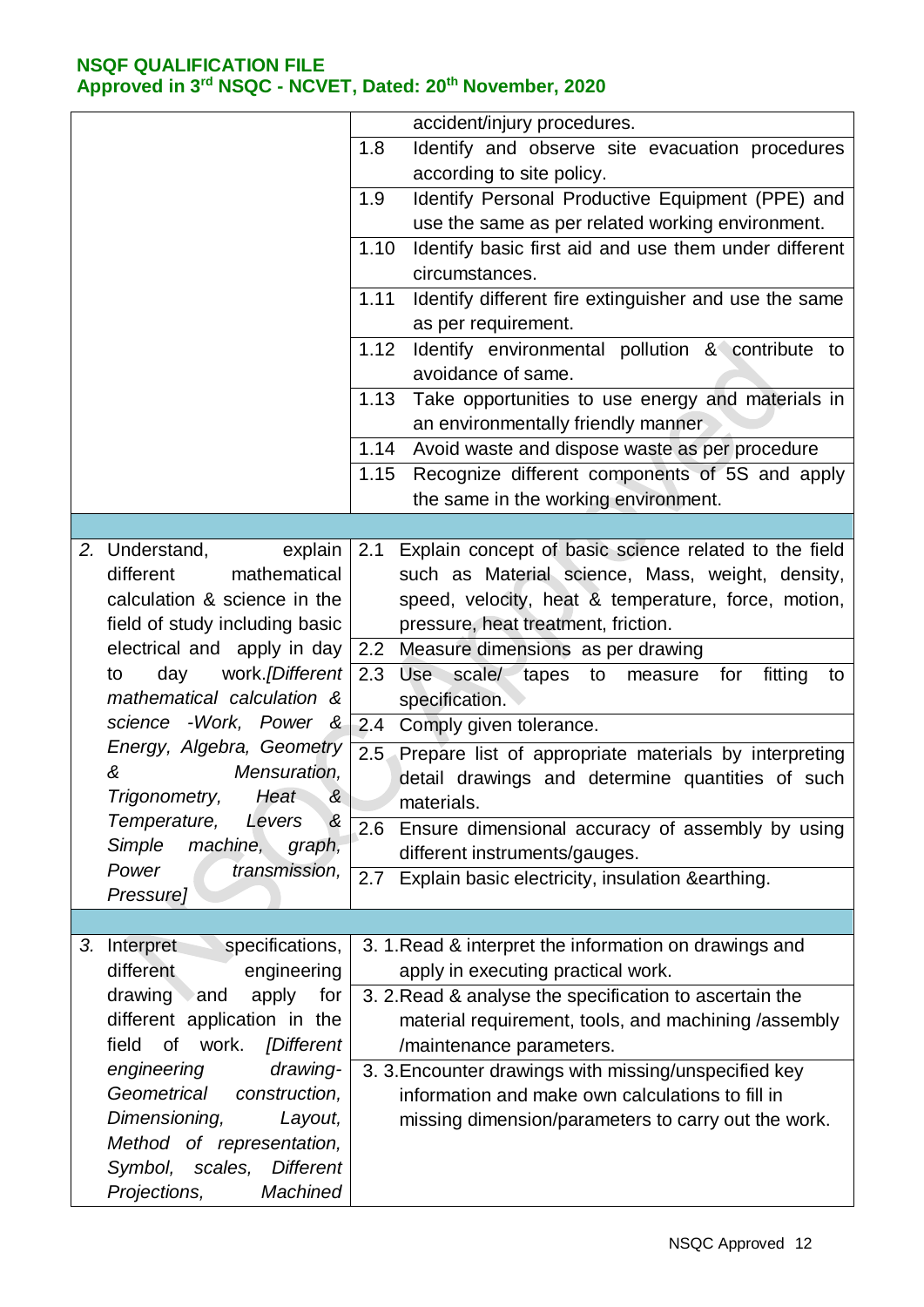| different<br>components<br>&<br>thread<br>forms,<br>Assembly<br>drawing, Sectional views,<br>0f<br>Estimation<br>material,<br>electronic<br>Electrical<br>&<br>symbol] |                                                                                                                                                                                                                                                                                                                                      |
|------------------------------------------------------------------------------------------------------------------------------------------------------------------------|--------------------------------------------------------------------------------------------------------------------------------------------------------------------------------------------------------------------------------------------------------------------------------------------------------------------------------------|
|                                                                                                                                                                        |                                                                                                                                                                                                                                                                                                                                      |
| 4. Select<br>ascertain<br>and<br>measuring instrument and<br>dimension<br>0f<br>measure<br>and<br>components<br>record<br>data.                                        | 4.1 Select appropriate measuring instruments such as<br>micrometers, vernier callipers, dial gauge, bevel<br>protector and height gauge (as per tool list).<br>4.2 Ascertain the functionality & correctness of the<br>instrument.<br>4.3 Measure dimension of the components & record data                                          |
|                                                                                                                                                                        | to analyse the with given drawing/measurement.                                                                                                                                                                                                                                                                                       |
|                                                                                                                                                                        |                                                                                                                                                                                                                                                                                                                                      |
| Explain<br>the<br>concept<br>5.<br>in<br>productivity, quality tools,                                                                                                  | 5.1 Explain the concept of productivity and quality tools<br>and apply during execution of job.                                                                                                                                                                                                                                      |
| labour<br>welfare<br>and<br>legislation and apply such in<br>day to day work to improve                                                                                | 5.2 Understand the basic concept of labour welfare<br>legislation and adhere to responsibilities and remain<br>sensitive towards such laws.                                                                                                                                                                                          |
| productivity & quality.                                                                                                                                                | 5.3 Knows benefits guaranteed under various acts.                                                                                                                                                                                                                                                                                    |
|                                                                                                                                                                        |                                                                                                                                                                                                                                                                                                                                      |
| 6. Explain<br>energy<br>conservation,<br>global<br>warming and pollution and<br>contribute in day to day                                                               | 6.1 Explain the concept of energy conservation, global<br>warming, pollution and utilize the available recourses<br>optimally & remain sensitive to avoid environment<br>pollution.                                                                                                                                                  |
| work<br>by<br>optimally using<br>available resources.                                                                                                                  | 6.2 Dispose waste following standard procedure.                                                                                                                                                                                                                                                                                      |
|                                                                                                                                                                        |                                                                                                                                                                                                                                                                                                                                      |
| 7. Explain personnel finance,                                                                                                                                          | 7.1 Explain personnel finance and entrepreneurship.                                                                                                                                                                                                                                                                                  |
| entrepreneurship<br>and                                                                                                                                                |                                                                                                                                                                                                                                                                                                                                      |
| manage/organize<br>related<br>task in day to day work for<br>personal & societal growth.                                                                               | 7.2 Explain role of Various Schemes and Institutes for<br>self-employment i.e. DIC, SIDA, SISI, NSIC, SIDO,<br>Idea for financing/ non financing support agencies to<br>familiarizes<br>with<br>the<br>Policies<br>/Programmes<br>&<br>procedure & the available scheme.<br>7.3 Prepare Project report to become an entrepreneur for |
|                                                                                                                                                                        | submission to financial institutions.                                                                                                                                                                                                                                                                                                |
|                                                                                                                                                                        |                                                                                                                                                                                                                                                                                                                                      |
| 8. Plan and organize the work<br>related to the occupation.                                                                                                            | 8.1 Use documents, drawings and recognize hazards in<br>the work site.                                                                                                                                                                                                                                                               |
|                                                                                                                                                                        | 8.2 Plan workplace/ assembly location with due<br>consideration to operational stipulation                                                                                                                                                                                                                                           |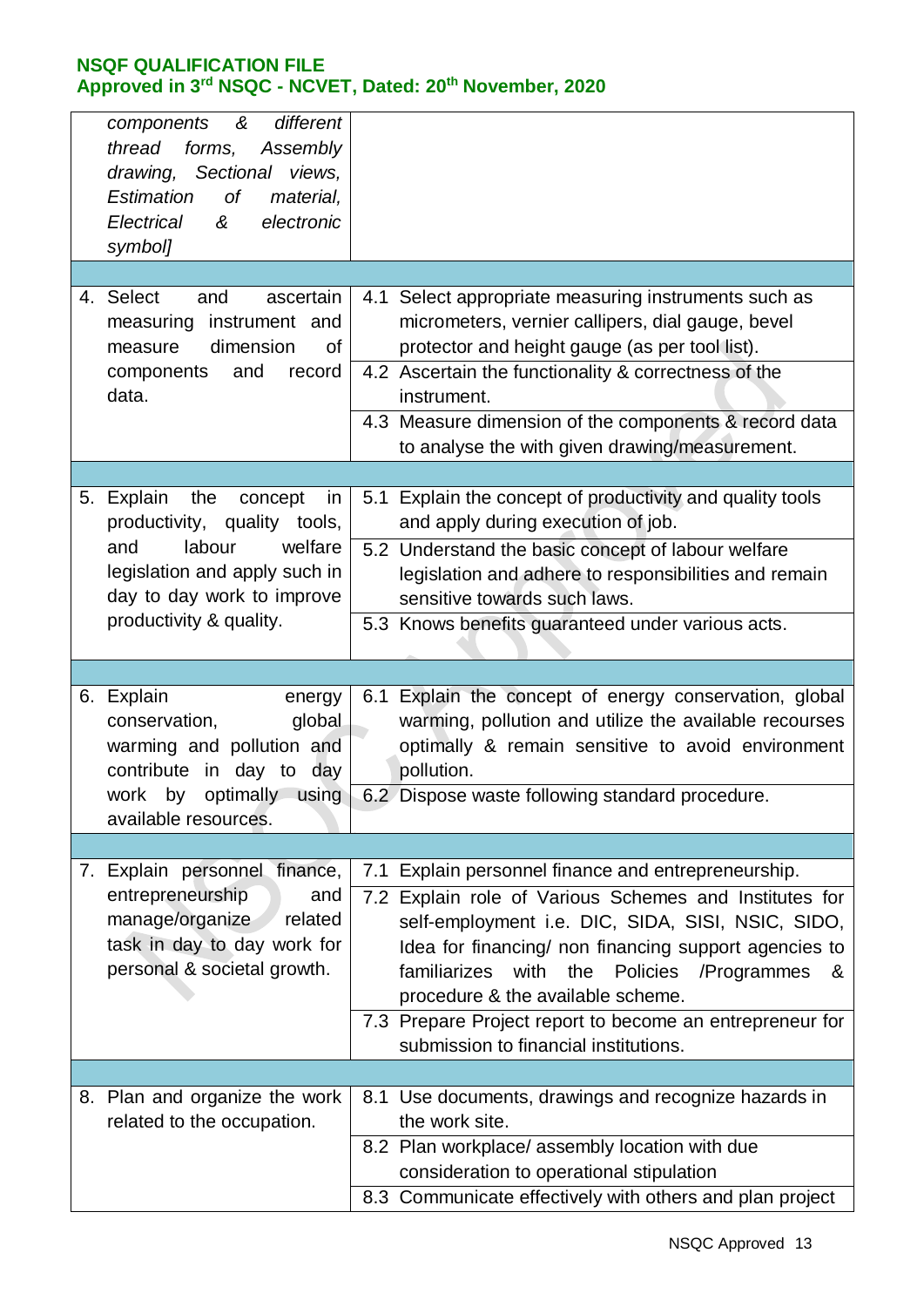| tasks                                                        |
|--------------------------------------------------------------|
| 8.4 Assign roles and responsibilities of the co-trainees for |
| execution of the task effectively and monitor the            |
| same.                                                        |

NSQC Approved 14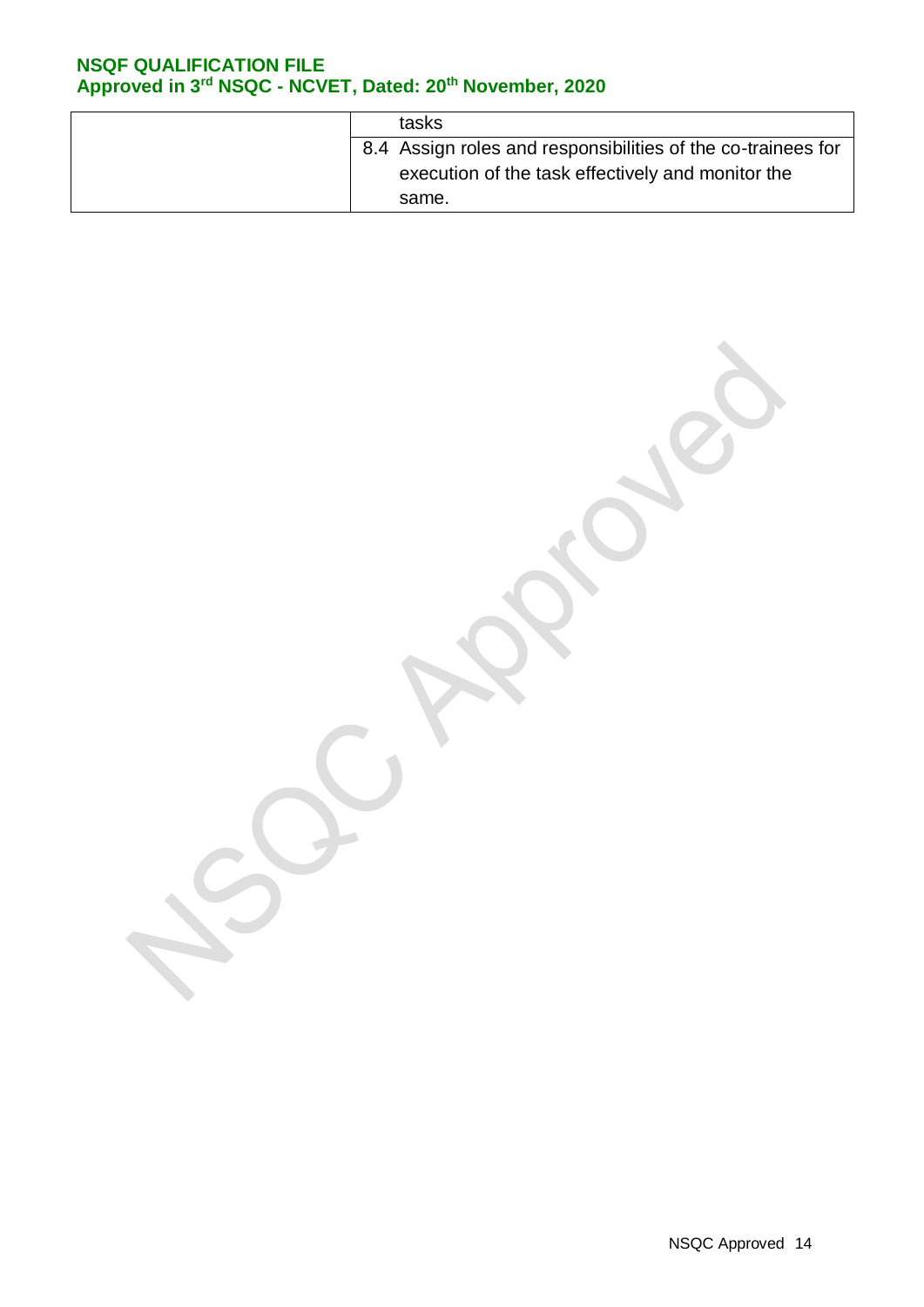# **SECTION 2 25. EVIDENCE OF LEVEL**

| Title/Name of qualification/component: Wind Power Plant Technician (Electrical) |                                                                                                                                                                                                                                                                                                                                                                                                                                                                                                                                                                                                                                                                                                                                                  |                                                                                                                                                                                                                                                                                                                                                                                                                                                                                                                                                                                                                                                                                                                                                                                                   | Level: 4             |
|---------------------------------------------------------------------------------|--------------------------------------------------------------------------------------------------------------------------------------------------------------------------------------------------------------------------------------------------------------------------------------------------------------------------------------------------------------------------------------------------------------------------------------------------------------------------------------------------------------------------------------------------------------------------------------------------------------------------------------------------------------------------------------------------------------------------------------------------|---------------------------------------------------------------------------------------------------------------------------------------------------------------------------------------------------------------------------------------------------------------------------------------------------------------------------------------------------------------------------------------------------------------------------------------------------------------------------------------------------------------------------------------------------------------------------------------------------------------------------------------------------------------------------------------------------------------------------------------------------------------------------------------------------|----------------------|
| <b>NSQF</b><br><b>Domain</b>                                                    | <b>Outcomes of the Qualification/Component</b>                                                                                                                                                                                                                                                                                                                                                                                                                                                                                                                                                                                                                                                                                                   | How the outcomes relates to the NSQF level<br>descriptors                                                                                                                                                                                                                                                                                                                                                                                                                                                                                                                                                                                                                                                                                                                                         | <b>NSQF</b><br>Level |
| <b>Process</b>                                                                  | Familiar, Predictable, Routine Situations<br>of Clear Choice<br>Follow safety procedures for electrical<br>$\bullet$<br>installations by selection of proper tools.<br>& measuring instruments.<br>Assemble, install and test wiring system<br>$\bullet$<br>& carry out soldering and crimping.<br>Construct<br>and<br>test -<br>various<br>$\bullet$<br>characteristics<br>of<br>electrical<br>and<br>magnetic circuits.<br>Perform<br>basic<br>Electric<br>energy<br>$\bullet$<br>calculations<br>understand<br>and<br>distribution<br>transmission<br>and<br>0f<br>electrical power.<br>Install, operate & maintenance of grid<br>connections.<br>Test & Calibrate<br>on transformers,<br>$\bullet$<br>protective relays and sequence relays. | The learner requires to demonstrate a well-<br>developed skill for example in "Assemble, install<br>and test wiring system & carry out soldering and<br>crimping." as indicated in the learning outcomes<br>to achieve the tolerance levels and accuracy<br>demanded as per the job.<br>The learner requires to apply clear choice of<br>procedures in familiar context as indicated in the<br>learning outcomes like in "Perform basic Electric<br>energy calculations and understand transmission<br>and distribution of electrical power." The learner<br>has to apply ones knowledge and decide what<br>needs to be done to identify a fault/deficiency<br>and decide how to rectify it or plan as per<br>requirements of industrial standards.<br>Hence NSQF Level is 4 for this descriptor. | $\overline{4}$       |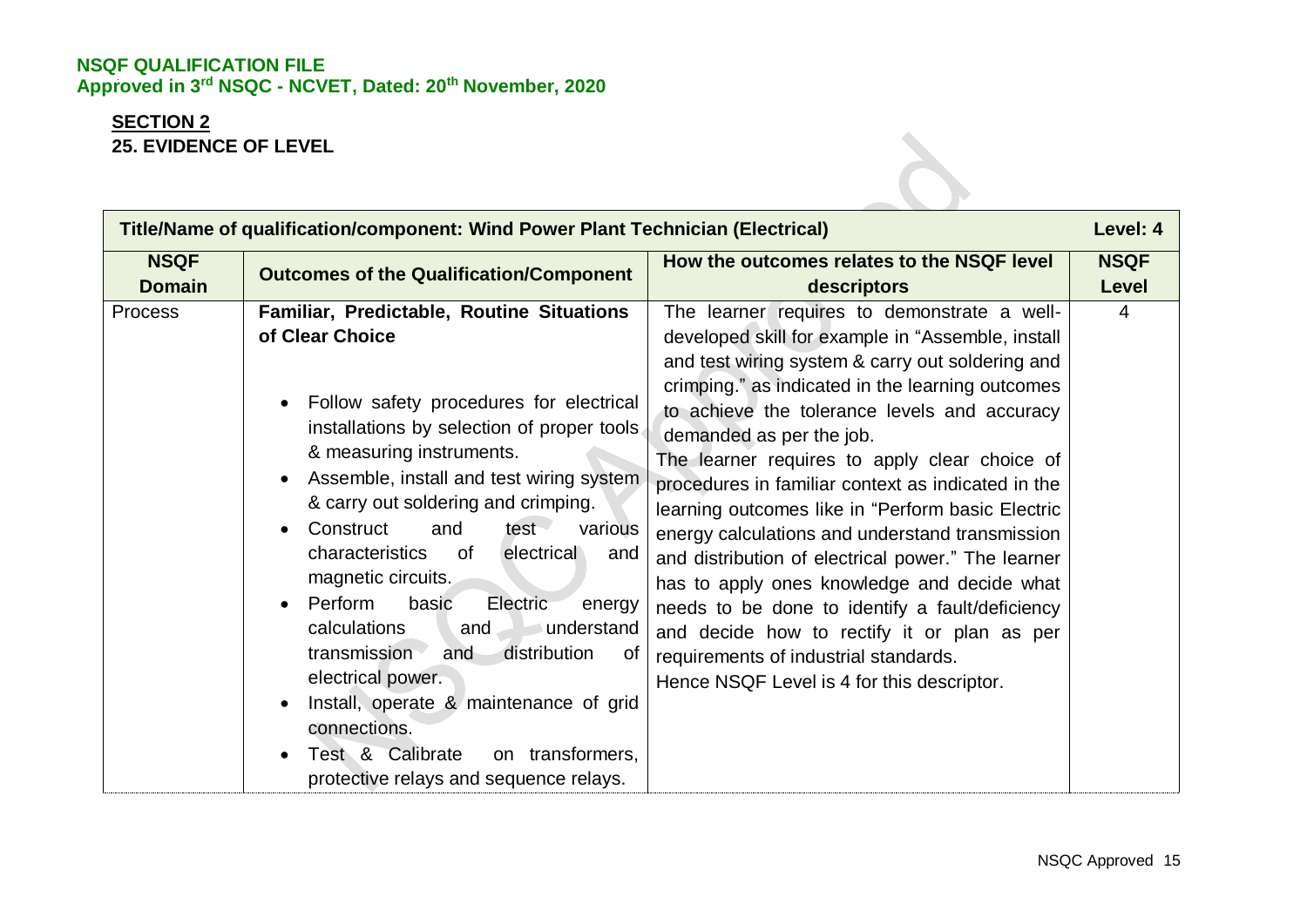| Title/Name of qualification/component: Wind Power Plant Technician (Electrical) |                                                                                                                                                                                                                                                                                                                                                                                                                                                                                                                                                                                                                                         |                                                                                                                                                                                                                                                                                                                                                                                                                                                                                                                                                                                                                                                                                                                                           | Level: 4             |
|---------------------------------------------------------------------------------|-----------------------------------------------------------------------------------------------------------------------------------------------------------------------------------------------------------------------------------------------------------------------------------------------------------------------------------------------------------------------------------------------------------------------------------------------------------------------------------------------------------------------------------------------------------------------------------------------------------------------------------------|-------------------------------------------------------------------------------------------------------------------------------------------------------------------------------------------------------------------------------------------------------------------------------------------------------------------------------------------------------------------------------------------------------------------------------------------------------------------------------------------------------------------------------------------------------------------------------------------------------------------------------------------------------------------------------------------------------------------------------------------|----------------------|
| <b>NSQF</b><br><b>Domain</b>                                                    | <b>Outcomes of the Qualification/Component</b>                                                                                                                                                                                                                                                                                                                                                                                                                                                                                                                                                                                          | How the outcomes relates to the NSQF level<br>descriptors                                                                                                                                                                                                                                                                                                                                                                                                                                                                                                                                                                                                                                                                                 | <b>NSQF</b><br>Level |
| Professional                                                                    | Measure Earth Resistance, Insulation<br>resistance & Perform Earthing with<br>Surge arrestors, lightning arrestors.<br>Factual Knowledge of field of Knowledge                                                                                                                                                                                                                                                                                                                                                                                                                                                                          | The learner is expected to measure<br>$\bullet$                                                                                                                                                                                                                                                                                                                                                                                                                                                                                                                                                                                                                                                                                           | 4                    |
| knowledge                                                                       | or study<br>Fundamentals of electricity.<br>Concept<br>of<br>voltage,<br>resistors<br>current,<br>power,<br>and<br>capacitors. Generation of DC electricity.<br>Electrical<br>conductors<br>insulators.<br>and<br>Differentiate between AC and DC current.<br>Types of joints and techniques of soldering.<br>Comparison and Advantages of DC and AC<br>systems. Sine wave, phase and phase<br>difference.<br>Related<br>terms<br>frequency,<br>Instantaneous value, R.M.S. value Average<br>value, Peak factor, form factor, power factor<br>and Impedance etc. Active and Reactive<br>power.<br>Single<br>Phase<br>three-phase<br>and | power factor, observe the presence of<br>obstacles in a site suitable for windmill,<br>Prepare a report on wind mill energy<br>conversion system through sufficient<br>audio visual sessions.<br>Wind Energy: Wind Energy Conversion,<br>$\bullet$<br>Potential, Nature of the wind, Wind Data<br>and Energy Estimation, Site selection,<br>Types of wind turbines, Wind farms, Wind<br>Generation and Control., classification of<br>wind, characteristics, offshore wind<br>energy - Hybrid systems, wind energy<br>potential and installation in India.<br>Working of Wind Power plant, Main<br>$\bullet$<br>Components. Site Selection, Concept of<br>wind form & project cycle, Cost and<br>economic viability of wind farm.<br>etc. |                      |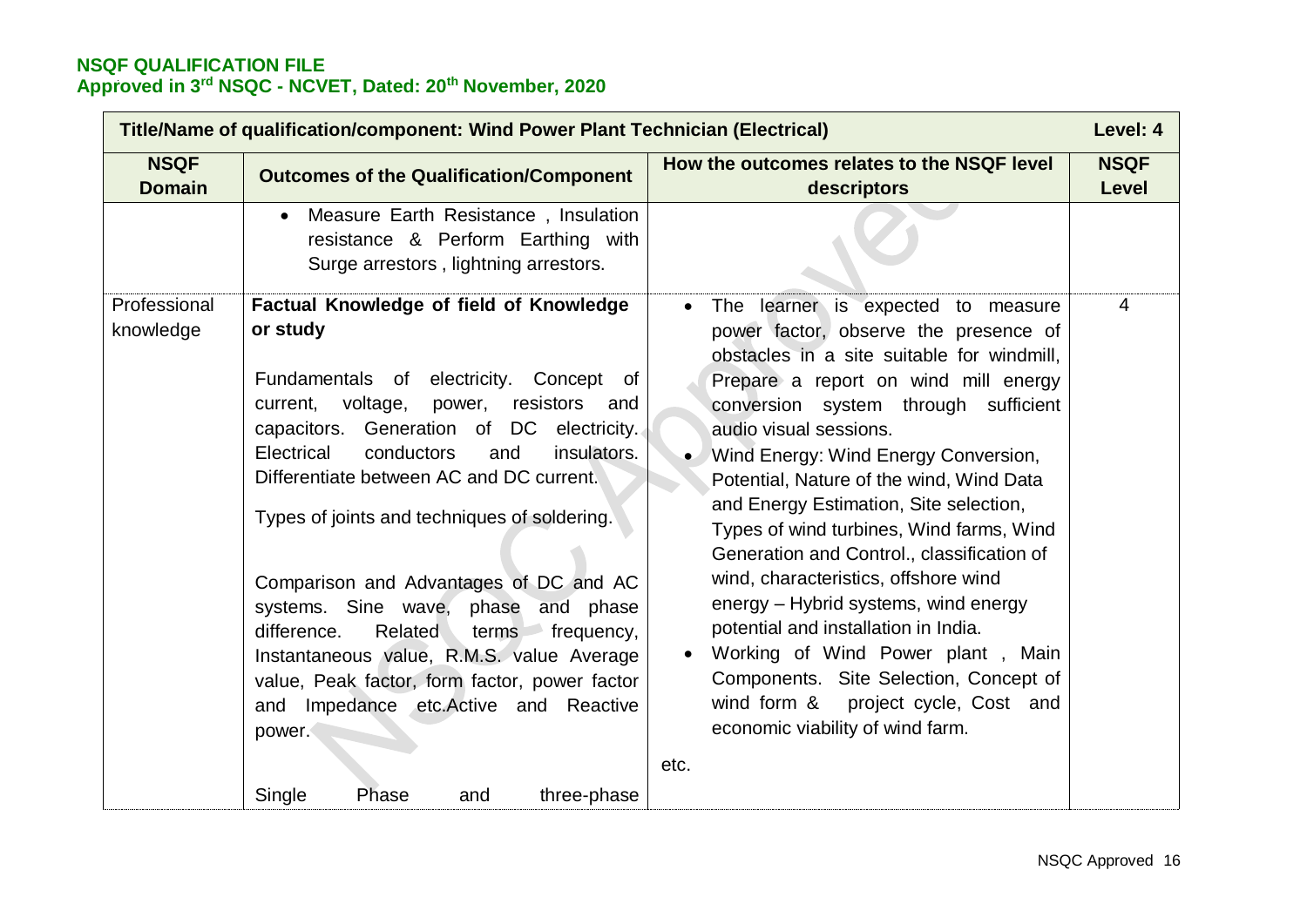| Title/Name of qualification/component: Wind Power Plant Technician (Electrical) |                                                                                                                                                                                                                                                                                      |                                                                                                                                                                                                                                                                                                                                                                                                                                                                                                                                                                                            | Level: 4             |
|---------------------------------------------------------------------------------|--------------------------------------------------------------------------------------------------------------------------------------------------------------------------------------------------------------------------------------------------------------------------------------|--------------------------------------------------------------------------------------------------------------------------------------------------------------------------------------------------------------------------------------------------------------------------------------------------------------------------------------------------------------------------------------------------------------------------------------------------------------------------------------------------------------------------------------------------------------------------------------------|----------------------|
| <b>NSQF</b><br><b>Domain</b>                                                    | <b>Outcomes of the Qualification/Component</b>                                                                                                                                                                                                                                       | How the outcomes relates to the NSQF level<br>descriptors                                                                                                                                                                                                                                                                                                                                                                                                                                                                                                                                  | <b>NSQF</b><br>Level |
|                                                                                 | of AC<br>system.Advantages<br>poly-phase<br>system. Concept of three-phase Star and Delta<br>connection. Line and phase voltage, current<br>and power in a 3 phase circuits with balanced<br>and unbalanced load.                                                                    | In order to perform the above tasks, the learner<br>requires to apply the knowledge of facts,<br>principles, processes and general concepts of<br>this field of work or study.<br>Hence NSQF Level is 4 for this descriptor.                                                                                                                                                                                                                                                                                                                                                               |                      |
| Professional<br>skill                                                           | Practice on skinning,<br>twisting<br>and<br>$\bullet$<br>crimping.<br>Identify various types of cables and<br>measure conductor size using SWG<br>and micrometer.<br>Make<br>joints<br>single<br>strand<br>on<br>conductors. Practice in crimping and<br>soldering of joints / lugs. | In the learning outcomes for example 'Assemble,<br>install and test wiring system & carry out<br>soldering and crimping.', 'Perform Earthing with<br>Surge arrestors, lightning arrestors' the learner<br>has to apply range of cognitive and practical<br>skills of electrical domain to accomplish tasks.<br>He/she is able to perform basic workshop<br>operations using suitable tools, detect the faults<br>& troubleshoot electrical equipments. Thus the<br>learner solves problems by selecting & applying<br>basic methods & tools.<br>Hence NSQF Level is 4 for this descriptor. | $\overline{4}$       |
| Core skill                                                                      | <b>Skills to basic arithmetic</b><br>Understand and explain different mathematical                                                                                                                                                                                                   | The learner communicates with required clarity<br>and understands the technical English.<br>The                                                                                                                                                                                                                                                                                                                                                                                                                                                                                            | 4                    |
|                                                                                 | calculation & science in the field of study<br>including<br>electrical.<br>[Different]<br>basic<br>mathematical calculation & science - Work,                                                                                                                                        | learner has<br>mechanical<br>attitude,<br>manual<br>dexterity and perform work related mathematical<br>calculations. The individual is expected to                                                                                                                                                                                                                                                                                                                                                                                                                                         |                      |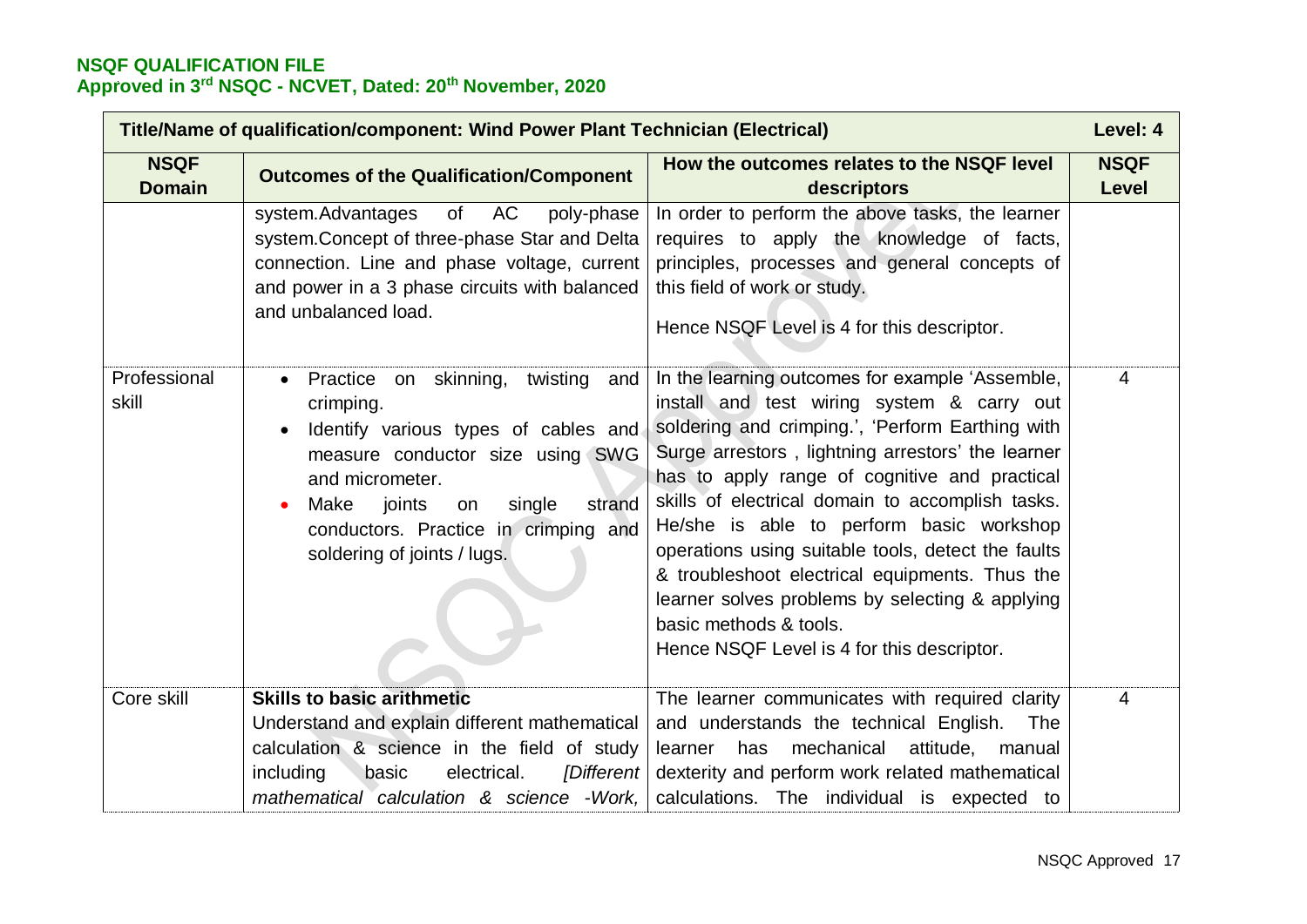| Title/Name of qualification/component: Wind Power Plant Technician (Electrical) |                                                                                                                                                                                                                                                                                                                                                                                                               |                                                                                                                                                                                                                                                                                                                                                                                                | Level: 4             |
|---------------------------------------------------------------------------------|---------------------------------------------------------------------------------------------------------------------------------------------------------------------------------------------------------------------------------------------------------------------------------------------------------------------------------------------------------------------------------------------------------------|------------------------------------------------------------------------------------------------------------------------------------------------------------------------------------------------------------------------------------------------------------------------------------------------------------------------------------------------------------------------------------------------|----------------------|
| <b>NSQF</b><br><b>Domain</b>                                                    | <b>Outcomes of the Qualification/Component</b>                                                                                                                                                                                                                                                                                                                                                                | How the outcomes relates to the NSQF level<br>descriptors                                                                                                                                                                                                                                                                                                                                      | <b>NSQF</b><br>Level |
|                                                                                 | Power & Energy, Algebra, Mensuration,<br>Trigonometry, Heat & Temperature, Power<br>transmission, Pressure].<br><b>Understanding of social/political</b><br>Explain<br>energy<br>conservation,<br>global<br>$\bullet$                                                                                                                                                                                         | calculate and<br>measure dimensions of the<br>components & record data to analyse and<br>drawing/measurement.<br>the<br>given<br>assess<br>Performs arithmetic, algebraic & trigonometric<br>calculations. He/she plans & organizes assigned<br>work, detects & resolves<br>issues<br>during                                                                                                   |                      |
|                                                                                 | warming and pollution and contribute in day<br>to day work by optimally using available<br>resources.<br>Language to communicate<br>Plan and organize the work related to the<br>occupation.                                                                                                                                                                                                                  | The<br>learner<br>sensitive<br>execution.<br>is<br>to<br>environment he ensures<br>implementation &<br>delivery of safe working practices.<br>Hence NSQF Level 4 is justified for this<br>descriptor.                                                                                                                                                                                          |                      |
| Responsibility                                                                  | <b>Responsibility for own work and</b><br>learning<br>various<br>Construct<br>and<br>test<br>electrical<br>characteristics<br>0f<br>and<br>magnetic circuits.<br>basic<br>Perform<br>Electric<br>energy<br>$\bullet$<br>calculations<br>understand<br>and<br>distribution<br>of<br>transmission<br>and<br>electrical power.<br>Test & Calibrate<br>on transformers,<br>protective relays and sequence relays. | The learner has the ability to take responsibility<br>of his own job and to some extent holds<br>responsibility for other's work to a certain extent.<br>Has good coordination with team members and<br>is expected to demonstrate possible solutions for<br>problems faced by the team members and agree<br>tasks within the team.<br>Hence NSQF Level 4 is justified for this<br>descriptor. | $\overline{4}$       |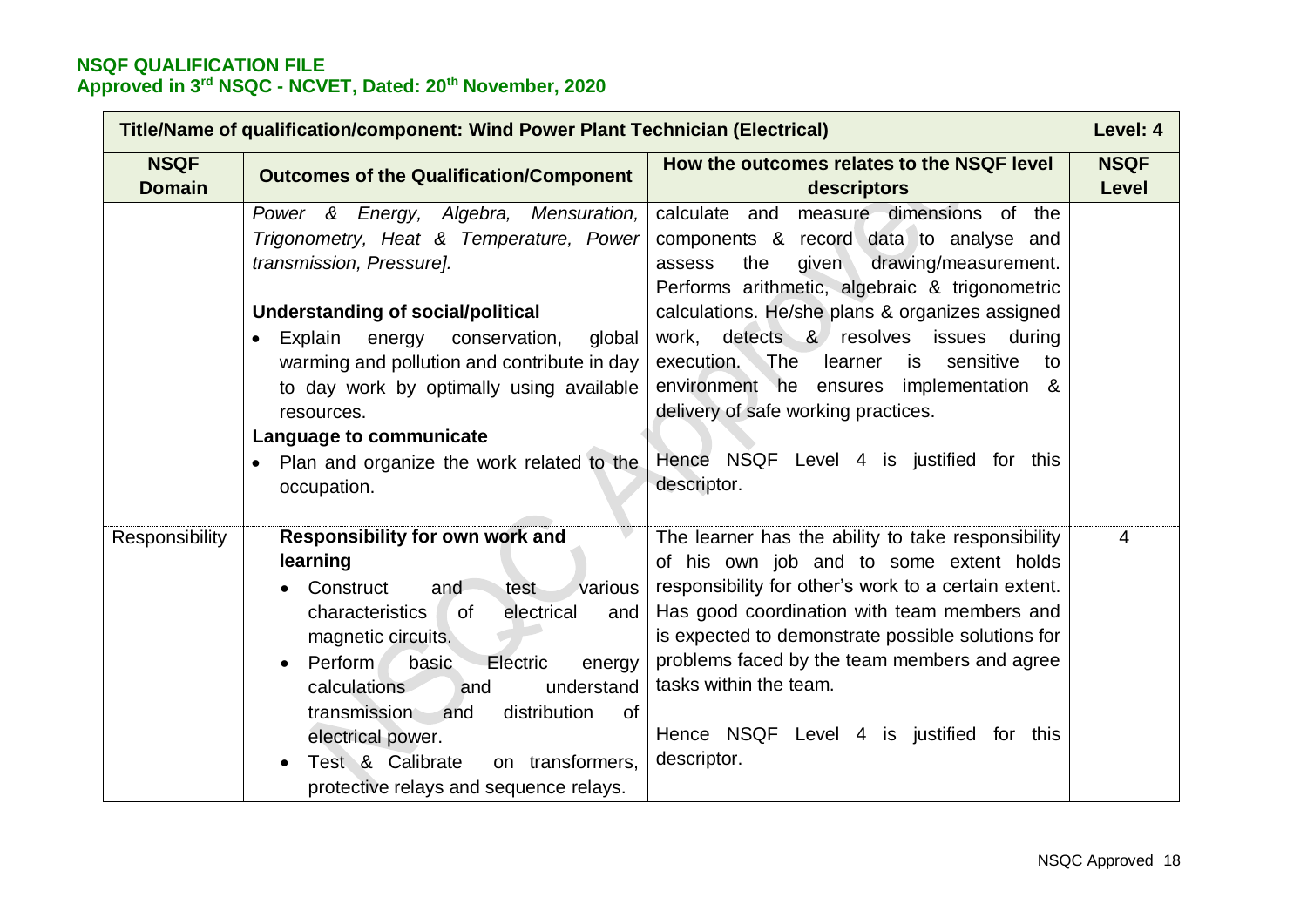|                              | Title/Name of qualification/component: Wind Power Plant Technician (Electrical)                                                                                                                                                                                                                                                                                                                                                                                                                                                                                                                                                                                                         |                                                           | Level: 4             |
|------------------------------|-----------------------------------------------------------------------------------------------------------------------------------------------------------------------------------------------------------------------------------------------------------------------------------------------------------------------------------------------------------------------------------------------------------------------------------------------------------------------------------------------------------------------------------------------------------------------------------------------------------------------------------------------------------------------------------------|-----------------------------------------------------------|----------------------|
| <b>NSQF</b><br><b>Domain</b> | <b>Outcomes of the Qualification/Component</b>                                                                                                                                                                                                                                                                                                                                                                                                                                                                                                                                                                                                                                          | How the outcomes relates to the NSQF level<br>descriptors | <b>NSQF</b><br>Level |
|                              | Measure Earth Resistance, Insulation<br>resistance & Perform Earthing with<br>Surge arrestors, lightning arrestors.<br>Test a commercial wiring installation by<br>using Megger & join power cable.<br>Identify Generator Terminal, Practice<br>connections of Generator<br>Trouble shoot wind power plant circuits<br>Measure Power factor & Power in star<br>- delta connected systems<br>Evaluate windiness of a place using an<br>anemometer & prepare a report on site<br>suitability for windmill.<br>Prepare a report on wind mill energy<br>conversion system through sufficient<br>audio visual sessions.<br>Test model windmill with a blower and<br>record the observations. |                                                           |                      |
|                              |                                                                                                                                                                                                                                                                                                                                                                                                                                                                                                                                                                                                                                                                                         |                                                           |                      |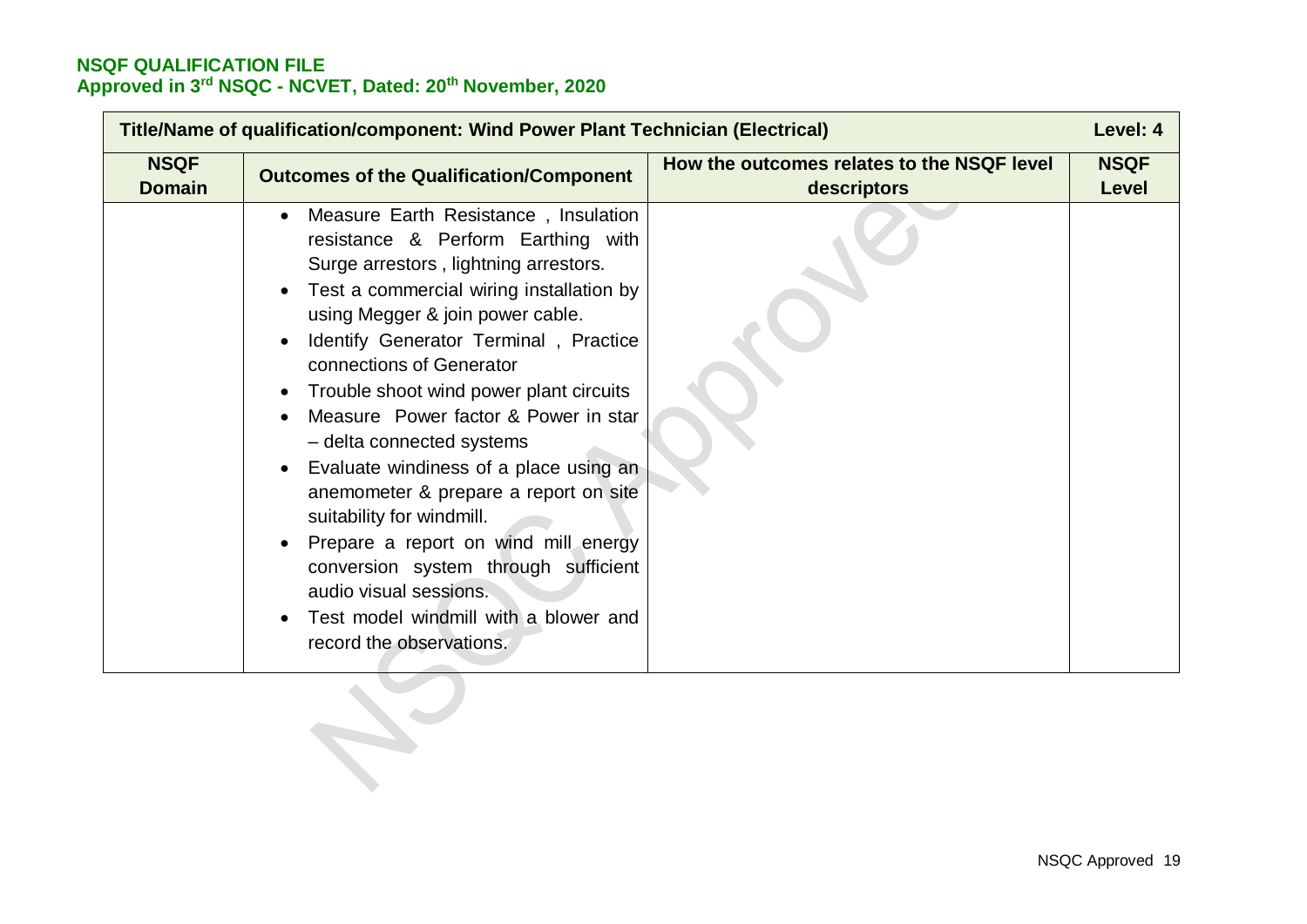# **SECTION 3 EVIDENCE OF NEED**

| 26 |                                                                      | What evidence is there that the qualification is needed? What is the                                                                                                                                                                                                                                                                                                                                                                                      |
|----|----------------------------------------------------------------------|-----------------------------------------------------------------------------------------------------------------------------------------------------------------------------------------------------------------------------------------------------------------------------------------------------------------------------------------------------------------------------------------------------------------------------------------------------------|
|    | estimated uptake of this qualification and what is the basis of this |                                                                                                                                                                                                                                                                                                                                                                                                                                                           |
|    | estimate?                                                            |                                                                                                                                                                                                                                                                                                                                                                                                                                                           |
|    | <b>Basis</b>                                                         | In case of other Awarding Bodies (Institutes<br>under Central Ministries and states departments)                                                                                                                                                                                                                                                                                                                                                          |
|    | <b>of</b><br><b>Need</b><br>the<br>qualification                     | The Green Job sector has a significant presence of<br>organized as well as unorganized skilled manpower<br>requirement. This sector is poised to<br>grow<br>exponentially in the years to come and is highly<br>labour intensive and there are many emerging<br>trends in this sector.<br>Hence the qualification has been designed keeping<br>in view to cater to the ever increasing demand of<br>skilled Technician in consultation with stakeholders. |
|    | Industry<br>Relevance                                                | The job role defined for the qualification is as per the<br>National Qualification of Occupation 2015 which is<br>developed by Employment Directorate under the<br>ministry of Labour and Employment in collaboration<br>with different industry partners and as per ILO<br>guidelines. Moreover the training is imparted in<br>industry where such facilities/ infrastructure are<br>available.                                                          |
|    | of<br>Usage<br>the<br>qualification<br><b>Estimated uptake</b>       | The Proposed qualification will create<br>skilled<br>Technician for various industrial, commercial and<br>domestic establishments in The Green Job sector.<br>The demand for this job role is dynamic in nature.                                                                                                                                                                                                                                          |
|    |                                                                      |                                                                                                                                                                                                                                                                                                                                                                                                                                                           |
| 27 | evidences.                                                           | Recommendation from the concerned Line<br>Ministry of the<br>Government/Regulatory Body. To be supported by documentary<br>This qualification is recommended by DGT (Regulatory Body) under<br>Ministry of Skill Development and Entrepreneurship.                                                                                                                                                                                                        |
|    |                                                                      |                                                                                                                                                                                                                                                                                                                                                                                                                                                           |
| 28 |                                                                      | What steps were taken to ensure that the qualification(s) does (do)<br>not duplicate already existing or planned qualifications in the NSQF?                                                                                                                                                                                                                                                                                                              |
|    |                                                                      | Give justification for presenting a duplicate qualification                                                                                                                                                                                                                                                                                                                                                                                               |
|    | competencies exists.                                                 | The qualification is originally designed for the Apprenticeship Training<br>Scheme and is especially tailor made to suit the organizational<br>requirements. No such duplicate qualification of same duration and                                                                                                                                                                                                                                         |